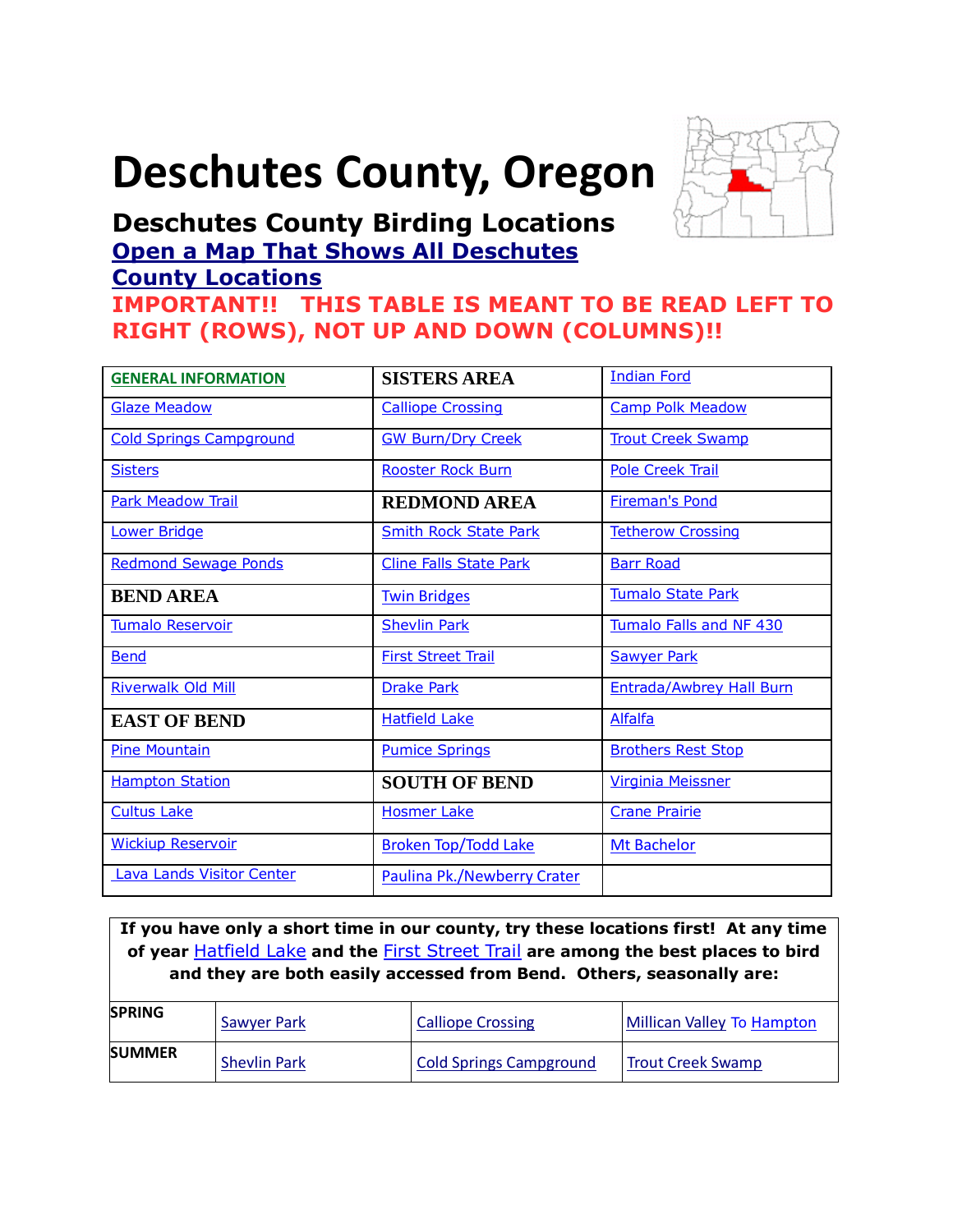| <b>FALL</b>   | <b>Wickiup Reservoir</b>                           | <b>Redmond Sewage Ponds</b> | Lower Bridge              |
|---------------|----------------------------------------------------|-----------------------------|---------------------------|
| <b>WINTER</b> | Millican Valley To Hampton Tumalo Falls and NF 430 |                             | <b>Riverwalk Old Mill</b> |

<span id="page-1-0"></span>**Authors/Editors**: Tom Crabtree, Chuck Gates

**County Seat**: Bend

**County Size**: 688 square miles

**High Elevation** : South Sister (10,358 ft)

**Rarities** : Brant, Tufted Duck, Cattle Egret, Gyrfalcon, Common Moorhen, Little Stint, White-rumped Sandpiper, Hudsonian Godwit, Yellow-billed Cuckoo, Northern Hawk-Owl, Least Flycatcher, Eastern Phoebe, Vermillion Flycatcher, Brown Thrasher, Red-throated Pipit, Phainopepla, Red-throated Pipit, Blue-winged Warbler, Golden-winged Warbler, Magnolia Warbler, Blackburnian Warbler, Blackpoll Warbler, Ovenbird, Mourning Warbler, Summer Tanager, Chestnut-collared Longspur, Hooded Oriole, Pine Grosbeak, White-winged **Crossbill** 

**Top County Lister** : Tom Crabtree (329) **Year List Record** : Lew Rems (264) 2013 **County Contact Person**: email [Tom Crabtree](mailto:tc@empnet.com)

**Introduction** - Deschutes County, at 3,055 square miles, is larger than Delaware or Rhode Island. It has the widest diversity of habitats and, therefore, the widest diversity of bird life in Central Oregon. Forests to the west and deserts to the east dominate the landscape. Most of the county is in the high desert with an elevation of around 4000' above sea level. It ranges from over 10,000' on South Sister to slightly below 2,000' at Lower Bridge. The Deschutes River runs through the entire county from north to south providing a migration highway and riparian domicile for migrants and resident birds. Geologic and geographic wonders like Smith Rock and Benham Falls abound and many of the best birding areas provide outstanding vistas. Deschutes County is a woodpecker wonderland. By some estimates, more species of woodpeckers exist in this county than just about any comparable sized area in the world.

#### **[return to the top](#page-0-0)**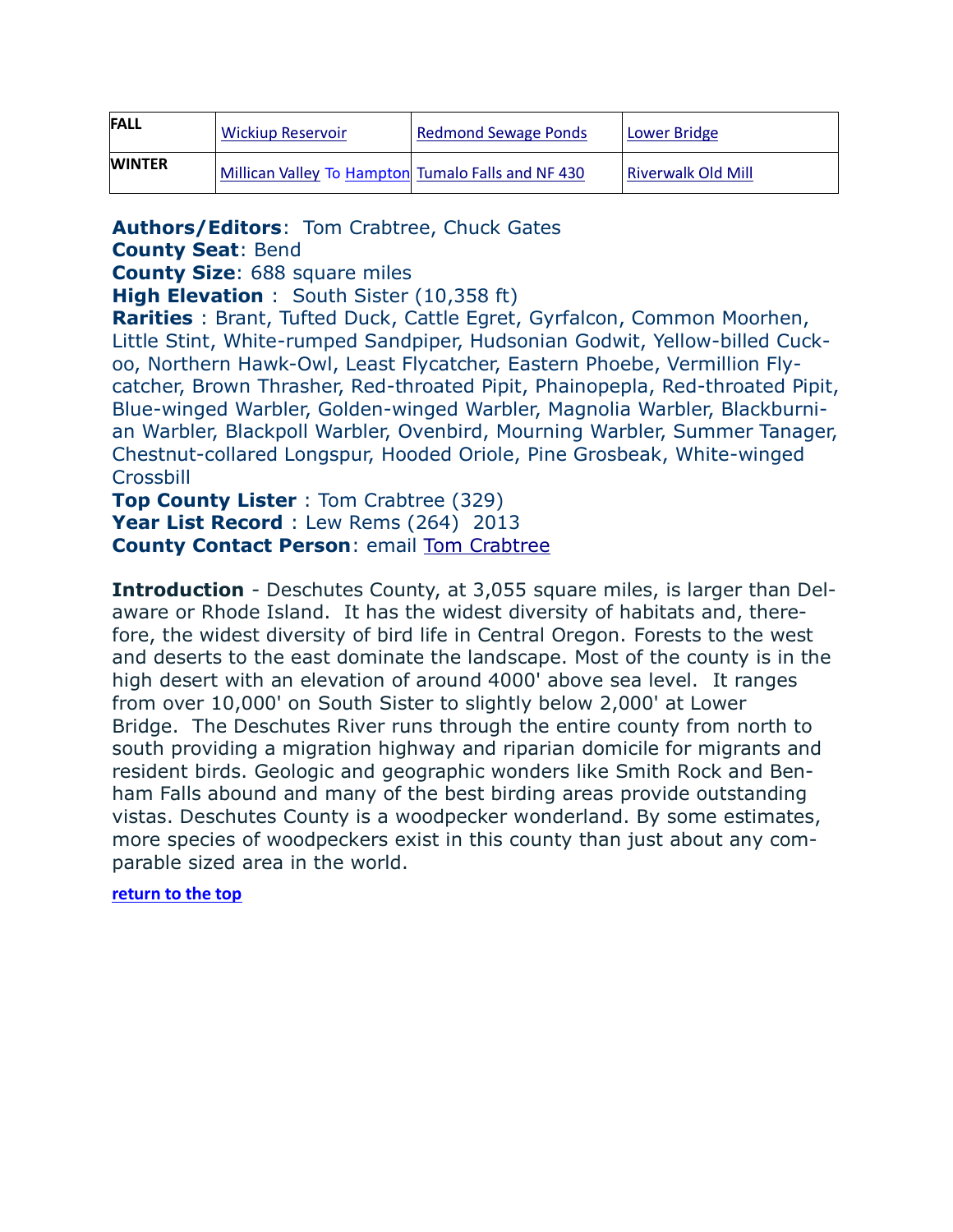# <span id="page-2-0"></span>**SISTERS AREA**

*Virtually all of the areas described in this section are among the best places to find the largest selection of Woodpeckers in the United States. These places support Northern Flickers, Red-naped Sapsuckers, Red-breasted Sapsuckers, Williamson's Sapsuckers, Downy Woodpeckers, Hairy Woodpeckers, Lewis's Woodpeckers, Black-backed Woodpeckers, American Three-toed Woodpeckers, White-headed Woodpeckers, Pileated Woodpeckers, and even a rare Acorn Woodpecker on occasion. [Sisters Summer Trail Guide](http://www.sisterscountry.com/images/uploads/_documents/recreation/SummerTrailGuide-Booklet.pdf) - (Big document with great maps but slow download)*

### <span id="page-2-1"></span>**Indian Ford Campground [return to the top](#page-0-0)**

DeLorme (copyright 2001) Pg 50 A-3 DeLorme (copyright 2008) Pg 42 B-5 **geographic coordinates**: 44°21'31.5"N 121°36'41.8"W [\(44.358740, -121.611606\)](https://www.google.com/maps/place/44°21) [View A Google Map](http://maps.google.com/maps/ms?hl=en&ie=UTF8&msa=0&ll=44.325567,-121.546211&spn=0.106839,0.2211&z=12&msid=108036481085398338899.000462f465442fdba9755) [eBird Hotspot Checklists for Indian Ford Campground](http://ebird.org/ebird/hotspot/L743049)

**Location:** Go through Sisters on Highway 20 heading to the west. Travel 5.2 miles, turn right on Forest Service Road 11 (Green Ridge Road). Make an immediate right into the campground. This former "hotspot" is less desirable since the Forest Service took out the bridge which used to allow access to the east side of the creek. Still, rarities show up here and it is a good place to search for nesting passerines and sapsuckers. Park in one of the camping sites and explore the creek area.

**Habitat and Birds:** Ponderosa forest and riparian habitat. Sapsuckers and White headed Woodpeckers can be found in the campground with Cassin's Finch, Red Crossbill, Northern Pygmy-Owl and flycatchers. Rare birds found here have included Golden-winged Warbler, Tennessee Warbler, Chestnutsided Warbler and Rose-breasted Grosbeak.

# <span id="page-2-2"></span>**Glaze Meadow & Gobbler's Knob [return to the top](#page-0-0)**

DeLorme (copyright 2001) Pg 50 A-3 DeLorme (copyright 2008) Pg 42 B-5 **geographic coordinates**: 44°21'23.6"N 121°36'54.8"W

[\(44.35656, -121.61521\)](https://www.google.com/maps/place/44°21) [View Google Maps](http://maps.google.com/maps/ms?hl=en&ie=UTF8&msa=0&msid=108036481085398338899.000462f465442fdba9755&ll=44.349325,-121.614189&spn=0.047199,0.132093&z=11)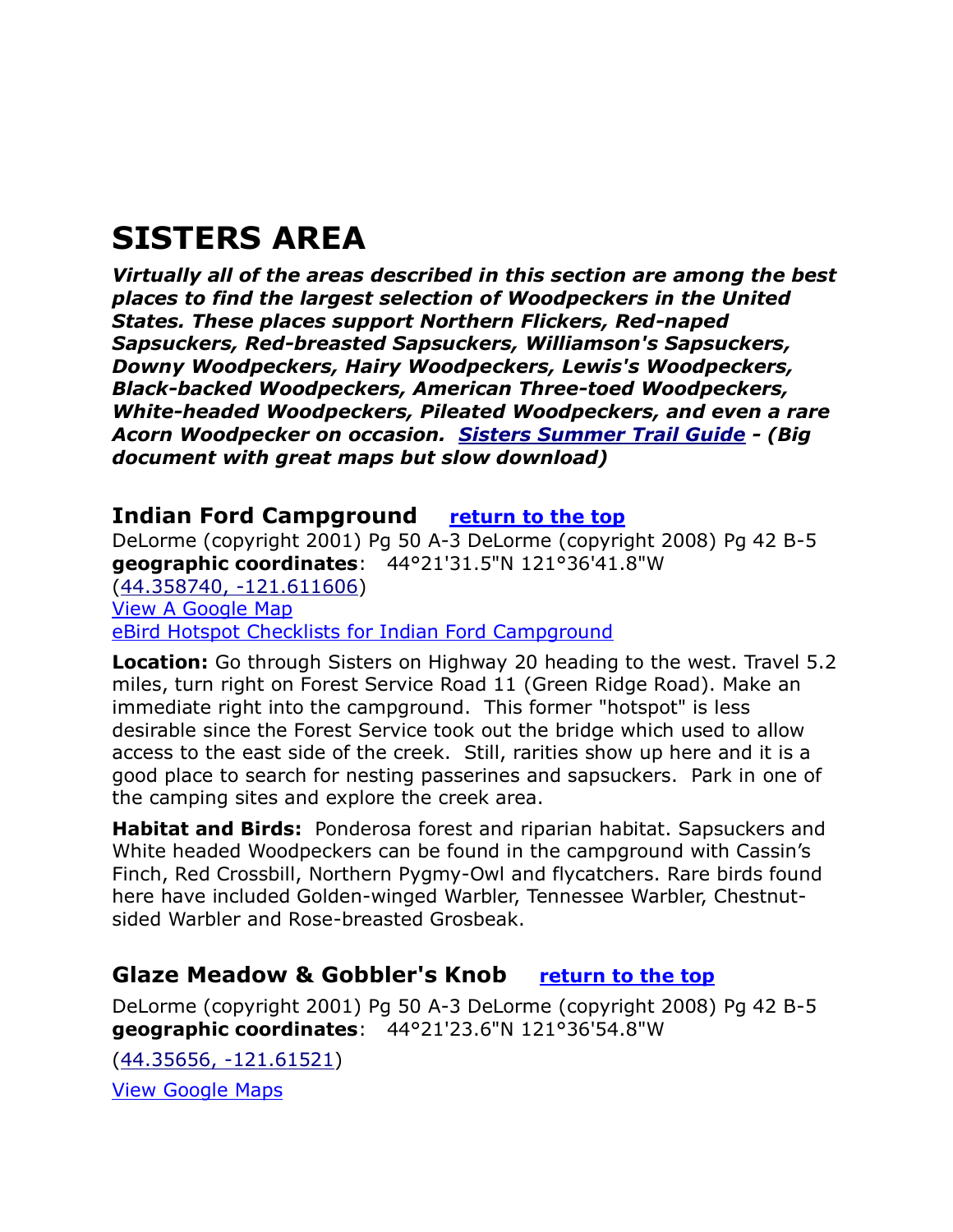#### [eBird Hotspot Checklists for Glaze Meadow](http://ebird.org/ebird/hotspot/L1217133)

**Location:** Eastern Access: Turn off Highway 20 just opposite Indian Ford Campground on a Forest Service road. Immediately there is a turn off to the left (302) but ignore this and continue to the right. After 0.1 mile there is another turn off to the right but ignore this and continue on the main track. After 0.2 mile there is a major turn off to the right. Continue by vehicle on the road heading NW for another 0.7 miles and turn to the left on a major track. This will take you very quickly down to the gate (with reflectors on it) at the corner of a small butte (Gobbler's Knob) and the creek. Park here.

Western Access: Head down Cold Springs road (1012) from Highway 20 and after 0.9 miles turn right to Graham Corral. After 0.5 mile turn off to the right on 335 and this takes you onto the power line road. Keep following the power lines for 0.7 miles until you come to a major gate. Park here. Cross the gate and continue on the main track NW.

**Habitat and Birds:** The surrounding forest is good for White-headed Woodpecker (especially) close to the western access point. The small hill (Gobbler's Knob) at the eastern access point has breeding Fox Sparrow and Green-tailed Towhee. The Black Butte Swamp has a variety of birds similar to Calliope Crossing including Swainson's Thrush and Ruffed Grouse. Northern Goshawk is sometimes found here as well. It is currently the only place in Deschutes County to reliably find Veery and Swainson's Thrush nest here in small numbers. To access the swamp from the eastern point of access, continue following the river around the edge of the rocky hill. Willow, Dusky, Hammond's, Gray and "Western" Flycatchers can be found in the different habitats.

#### <span id="page-3-0"></span>**Calliope Crossing [return to the top](#page-0-0)**

DeLorme (copyright 2001) Pg 50 B-4 DeLorme (copyright 2008) Pg 43 B-6 **geographic coordinates**: 44°21'01.3"N 121°33'09.2"W [\(44.350370, -121.552556\)](https://www.google.com/maps/place/44°21) [View A Google Map](http://maps.google.com/maps/ms?hl=en&ie=UTF8&msa=0&ll=44.325567,-121.546211&spn=0.106839,0.2211&z=12&msid=108036481085398338899.000462f465442fdba9755) [eBird Hotspot Checklists for Calliope Crossing](http://ebird.org/ebird/hotspot/L285637)

**Location:** From the east side of Sisters, travel north on N. Locust St. This road will become Camp Polk Road as it leaves Sisters. Travel 2.8 miles and look for Indian Ford Road on your left. Turn left and take Indian Ford to Pine Street (this is difficult to see, it's just beyond milepost 2 from the junction of Camp Polk Road and Indian Ford Road). Take a left at Pine Street and park before the creek.

Alternatively, head north on North Pine Street at the west end of Sisters (where the Sno Cap restaurant is located). Take the road for 4 miles (it becomes dirt when you leave Sisters). After you Cross Indian Ford creek,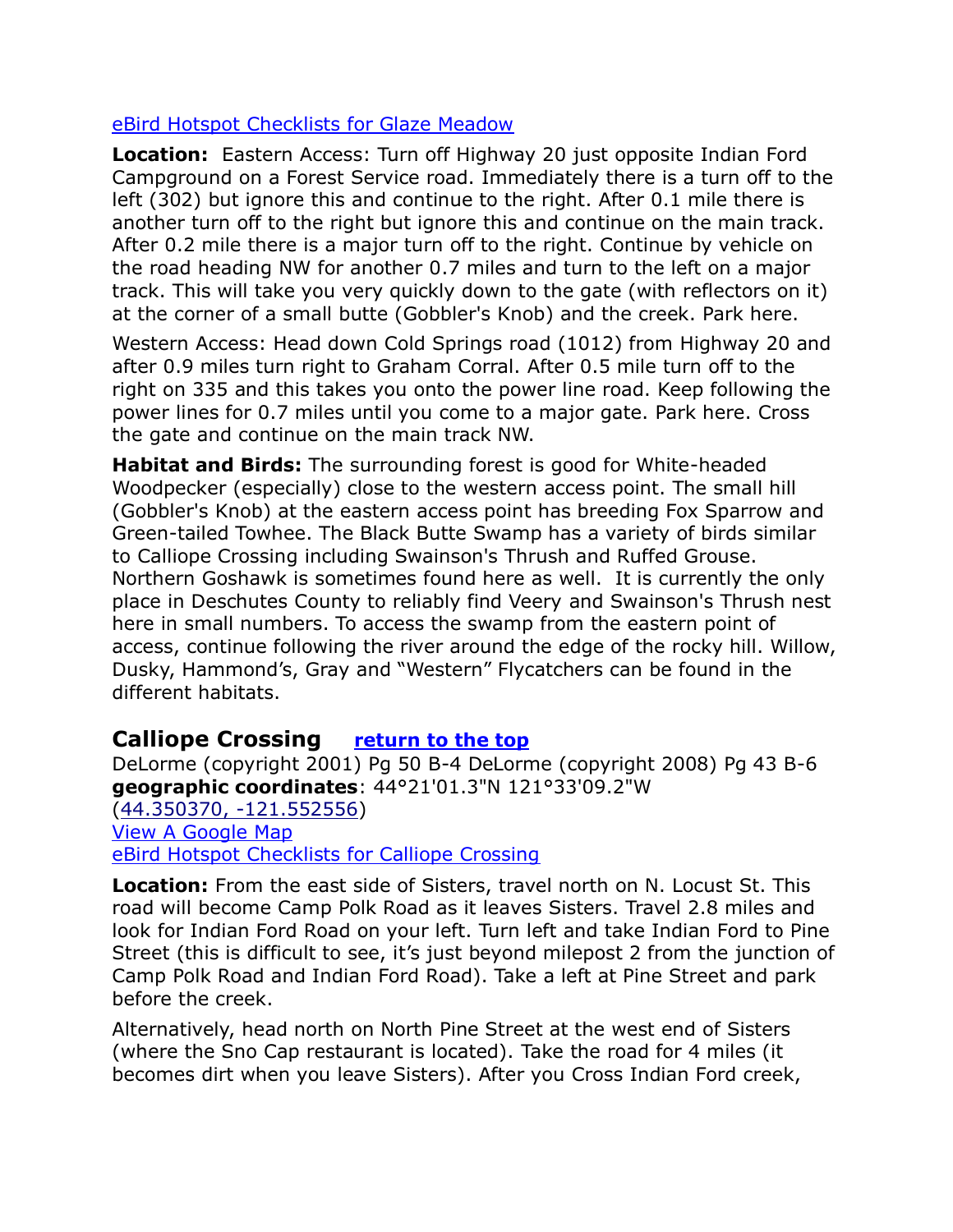park on your right. *This road may not be passable in wet weather and*  is rutty. The former route is suggested for passenger vehicles.

**Habitat and Birds: T**his is one of the most well-known and beloved birding locations in the county. Dense riparian habitat surrounded by ponderosa pine forest supports all three Sapsuckers, "Western" and Gray Flycatchers, Cassin's Vireo, Western Wood-pewee, House Wren, Common Yellowthroat, Yellow Warbler, Cassin's Finch and Calliope Hummingbird. Among uncommon birds in the area are Wild Turkey, Long-eared Owl, Northern Goshawk and an occasional American Redstart. Rare birds found here have included Costa's Hummingbird, Least Flycatcher, Eastern Phoebe, Plumbeous Vireo, Red-eyed Vireo, Blue-gray Gnatcatcher, Veery, Gray Catbird, Northern Waterthrush, Blue-winged Warbler, Black-and-white Warbler, Magnolia Warbler, Chestnut-sided Warbler, Canada Warbler and Rose-breasted Grosbeak.

### <span id="page-4-0"></span>**Camp Polk Meadow [return to the top](#page-0-0)**

DeLorme (copyright 2001) Pg B-4 DeLorme (copyright 2008) Pg 43 B-6 **geographic coordinates**: 44°19'24.2"N 121°31'12.3"W [\(44.323402, -121.520087\)](https://www.google.com/maps/place/44°19) [View A Google Map](http://maps.google.com/maps/ms?hl=en&ie=UTF8&msa=0&ll=44.325567,-121.546211&spn=0.106839,0.2211&z=12&msid=108036481085398338899.000462f465442fdba9755) [eBird Hotspot Checklists for Camp Polk Meadow](http://ebird.org/ebird/hotspot/L1658217)

**Location:** This location is restricted to people who have taken the orientation course for Camp Polk Meadow. This course describes the boundaries of the property and how to record the bird life at CPM. Casual visitation is not allowed past the parking area. For information on birding access to Camp Polk Meadow, email **Eva Eagle**. Take Camp Polk Road north out of Sisters (Camp Polk is called North Locust Street on the east side of Sisters). Travel several miles and look for the junction of Wilt Road and Camp Polk Road (If you continue straight north, the road you're on will become Wilt Road, you must turn right to stay on Camp Polk Road). Travel a short distance and look for the signs on your left. Park in the small car park area where there is an information sign.

**Habitat and Birds:** This preserve managed by the Deschutes Basin Land Trust [see more info] has an improving meadow habitat with pools and surrounding riparian habitats. Most of the species seen at Calliope Crossing can be found here in the spring and summer. Both Virginia Rail and Sora can be seen here. The springs run all winter which attracts many birds in the winter. Since a bird list was started by an ECBC project in 2003 there has been an impressive variety of birds seen including local rarities. The springs here run all year and attract many birds in the winter. For a complete bird list, visit **[Deschutes Basin Land Trust Website](http://www.deschuteslandtrust.org/)**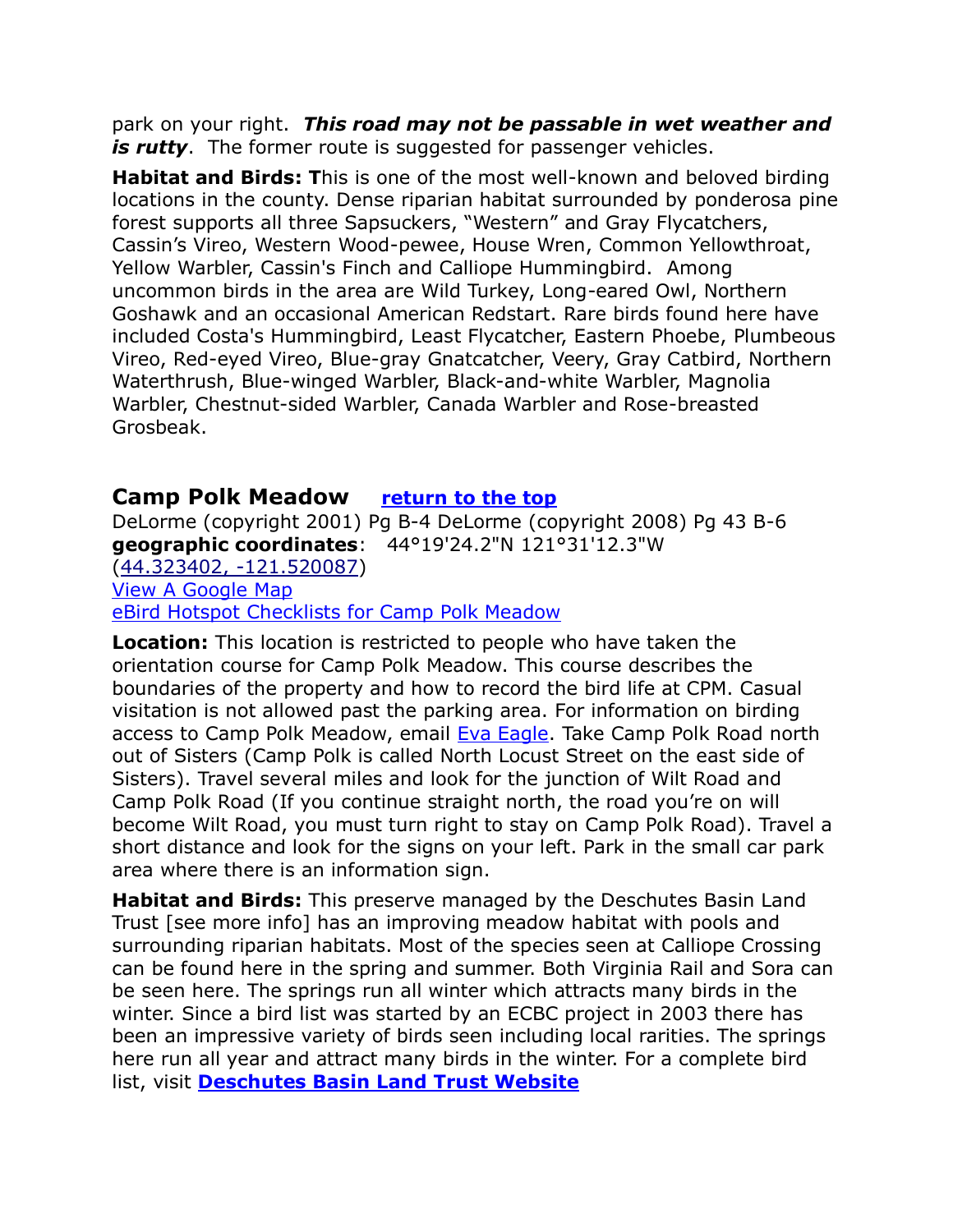# <span id="page-5-0"></span>**Cold Springs Campground [return to the top](#page-0-0)**

DeLorme (copyright 2001) Pg 50 B-3 DeLorme (copyright 2008) Pg 42 C-5 **geographic coordinates**: 44°18'33.1"N 121°37'50.7"W [\(44.309209, -121.630740\)](https://www.google.com/maps/place/44°18) [View A Google Map](http://maps.google.com/maps/ms?hl=en&ie=UTF8&msa=0&ll=44.275688,-121.631699&spn=0.106929,0.2211&z=12&msid=108036481085398338899.000462f4bdd6f5fc24c21) [eBird Hotspot Checklists for Cold Springs Campground](http://ebird.org/ebird/hotspot/L671746)

**Location:** Go through Sisters on Highway 20 heading west. On the western edge of town take the McKenzie Highway (242) also heading west. Follow this for 4.1 miles and look for the signs for the campground.

**Habitat and Birds:** Ponderosa forest and riparian habitat. The springs attract a variety of birds. Williamson's and Red-naped Sapsucker abound. White-headed Woodpecker nest in the campground, while Cassin's Finch, Red Crossbill, Northern Pygmy-Owls, Tree Swallow, Pygmy Nuthatch, Mountain Chickadee and several species of flycatchers can be found nesting in the aspens. In the drier areas above the campground Common Poorwill can be heard calling in the summer months.

# <span id="page-5-1"></span>**GW Burn/ Dry Creek [return to the top](#page-0-0)**

DeLorme (copyright 2001) Pg 50 B-3 DeLorme (copyright 2008) Pg 42 B-4 **geographic coordinates**: 44°20'59.1"N 121°44'34.5"W [\(44.349759, -121.742908\)](https://www.google.com/maps/place/44°20)

[View A Google Map](http://maps.google.com/maps/ms?hl=en&ie=UTF8&msa=0&ll=44.275688,-121.631699&spn=0.106929,0.2211&z=12&msid=108036481085398338899.000462f4bdd6f5fc24c21) 

[eBird Hotspot Checklists for GW Burn](http://ebird.org/ebird/hotspot/L905974)

**Location:** From Sisters, take Hwy 242 west for miles to NF 1028. Turn north on NF 1028 and travel 4.3 miles through the forest (Of course, stop and bird as you like.) At 4.3 miles, you will see the junction of NF 1028 and NF 2061 [\(44.353816, -121.739011\)](https://www.google.com/maps/place/44°21). This junction is good for Lewis's Woodpecker and, at night, Great Gray Owl. Just west of the junction, look for a red cinder spur road going off to your left. This road will take you deeper into the swamp. Bird this area for woodpeckers and forest species.

**Habitat and Birds:** The GW Burn occurred in the fall of 2007 and has been a terrific woodpecker location since. It is not uncommon to find Blackbacked, Three-toed, White-headed, Pileated, and Hairy Woodpecker at this location. Both Red-naped and Red-breasted Sapsuckers are common (hybrids are common in this location so check your field marks). Williamson's Sapsucker and Lewis's Woodpeckers can be found here as well. Other forest species include Olive-sided Flycatcher, Lazuli Bunting, Pacificslope Flycatcher, Red Crossbill, Warbling Vireo, Cassin's Vireo, Vaux's Swift, Common Nighthawk, MacGillivray's Warbler and many more.

# <span id="page-5-2"></span>**Trout Creek Swamp [return to the top](#page-0-0)**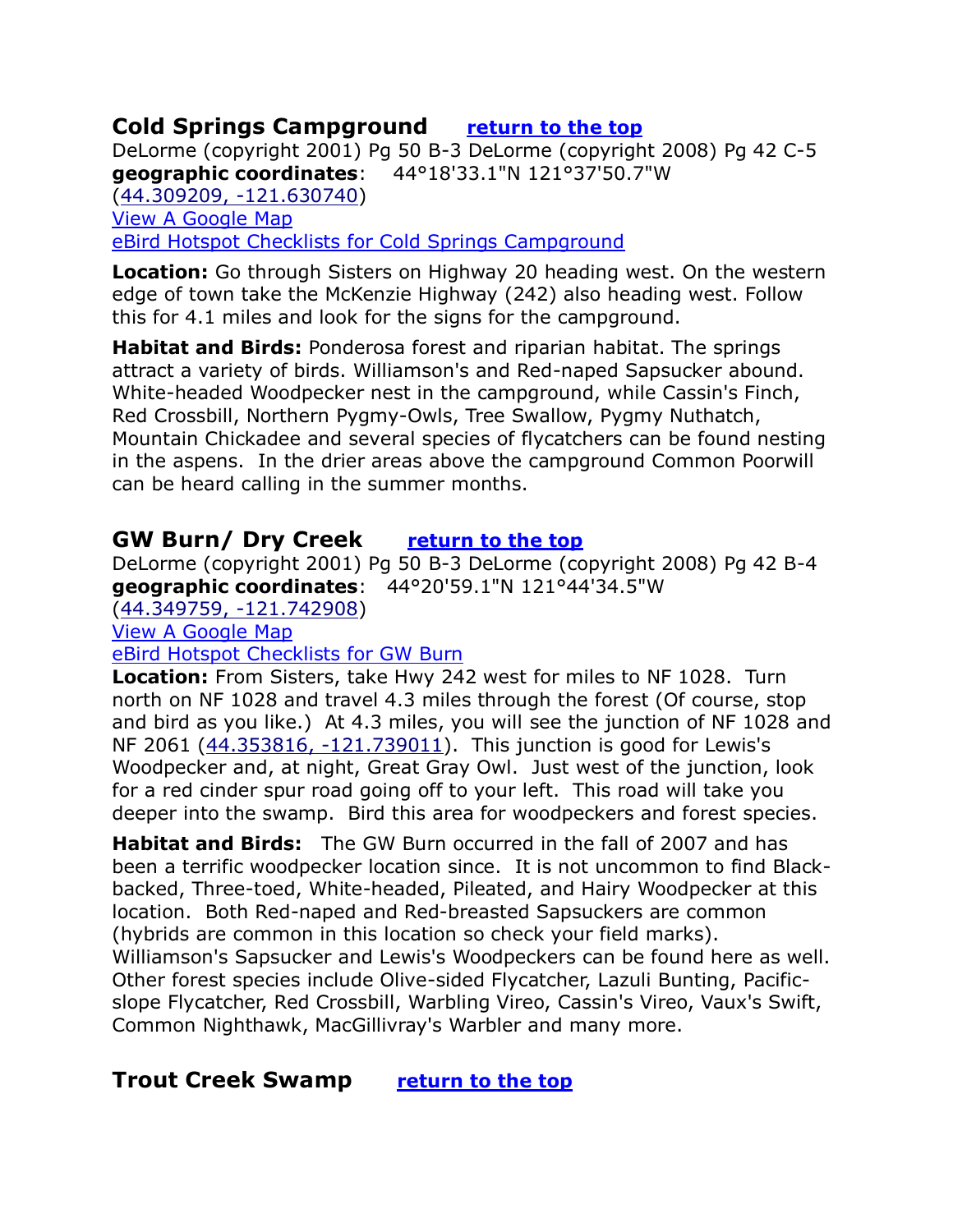DeLorme (copyright 2001) Pg 50 B-3 DeLorme (copyright 2008) Pg 42 C-5 **geographic coordinates**: 44°15'10.0"N 121°41'29.1"W

[\(44.252770, -121.691402\)](https://www.google.com/maps/place/44°15)

[View A Google Map](http://maps.google.com/maps/ms?hl=en&ie=UTF8&msa=0&ll=44.275688,-121.631699&spn=0.106929,0.2211&z=12&msid=108036481085398338899.000462f4bdd6f5fc24c21) 

[eBird Hotspot Checklists for Trout Creek Swamp](http://ebird.org/ebird/hotspot/L1659859)

**Location:** Go through Sisters on Highway 20 heading west. On the western edge of town take the McKenzie Highway (242) also heading west. A few miles west of town (past Cold Springs CG) turn to the left on Forest Service Rd 1018 [\(44.306460, -121.663661](https://www.google.com/maps/place/44°18) marked to Whispering Pine Horse Camp and Scott Pass Trailhead and also sometimes known as Trout Creek Butte Road). After a few hundred yards fork to the left and continue up a gravel road for 4.4 mile to Whispering Pine Horse Camp [\(44.252770, -121.691402\)](https://www.google.com/maps/place/44°15). Take the primitive trail south into the swamp. For a good side trip and a chance for Three-toed and Black-backed Woodpecker, continue south on FS 1018 for 2 miles (bird the blackened forest along this stretch) to the Scott Pass Trail Road [\(NF 1026 44.229578, -121.695428\)](https://www.google.com/maps/place/44°13) Bird this entire road for woodpeckers, Sooty Grouse and other forest specialties.

**Habitat and Birds:** You will pass through manzanita scrub and burned/unburned pine forest on the way to the swamp. This is a good place to see Fox Sparrow, Lazuli Bunting, Green Tailed Towhee, Sooty Grouse and Mountain Quail. This area recently burned (2006) and should be checked for woodpeckers. At the northern end of the swamp there is a culvert where the river leaves the swamp and this is a good area for Hammond's Flycatcher, Hermit Warbler, Lincoln Sparrow, Pileated Woodpecker, Willow Flycatcher and Ruffed Grouse.

#### <span id="page-6-0"></span>**Sisters [return to the top](#page-0-0)**

DeLorme (copyright 2001) Pg 51 B-4 DeLorme (copyright 2008) Pg 51 B-4 **geographic coordinates**: 44°17'28.9"N 121°32'59.8"W [\(44.291353, -121.549950\)](https://www.google.com/maps/place/44°17)

[View A Google Map](http://maps.google.com/maps/ms?hl=en&ie=UTF8&msa=0&ll=44.264871,-121.273956&spn=0.213898,0.4422&z=11&msid=108036481085398338899.000462f439428083ba697)

**Location:** Located 19 miles west of Redmond on Hwy 126/20. 21 miles west of Bend on Hwy 20. Once in Sisters, check out the following locations: 1) Feeders at the Forest Service Building at the Corner of Hwy 20 and Pine Street [\(44.291704, -121.554113\)](https://www.google.com/maps/place/44°17)

2) Feeders at the NE corner of the Best Western Ponderosa Lodge on the corner of Hwy 20 and Barclay Dr. [\(44.298454, -121.559055\)](https://www.google.com/maps/place/44°17)

3) Creekside Park on the east end of town at the corner of Jefferson Avenue and Locust Street [\(44.288813, -121.542884\)](https://www.google.com/maps/place/44°17)

4) Mckinney Butte Road to the high school near the Best Western [\(44.288813, -121.542884\)](file:///C:/Users/cgate/OneDrive/Documents/Bird%20Stuff/Wiki%20Page/Wiki2/Bird%20Finding%20Guide%20Draft%201/Paste%20Upgrade/44.288813,%20-121.542884)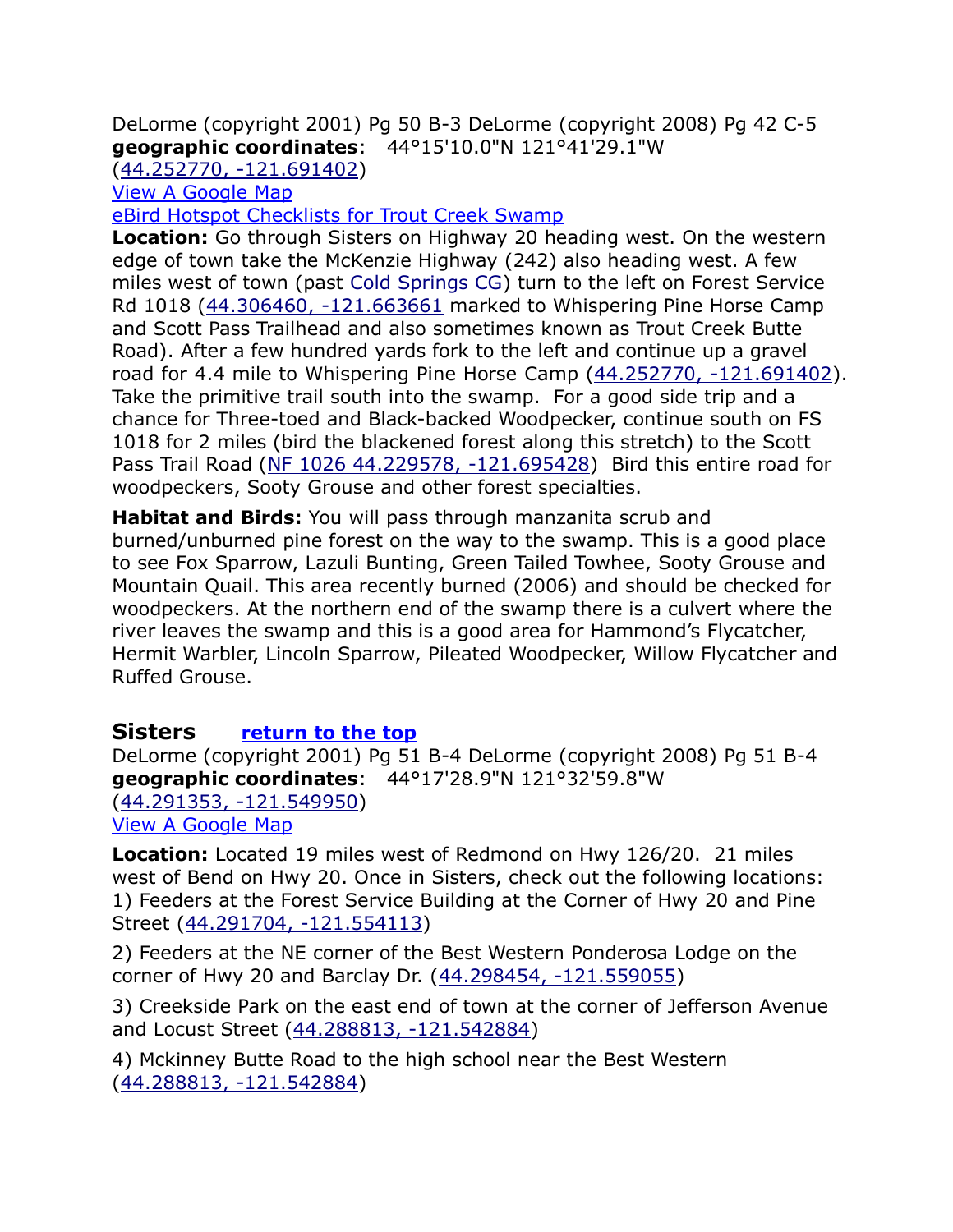**Habitat and Birds:** At the edge of the Deschutes National Forest, this little town offers habitats that are in transition from the juniper forest to the east and the ponderosa pine forest of the lower Cascades. Best birds here include Clark's Nutcracker, Pinyon Jay, White-headed Woodpecker, Pygmy Nuthatch, Western Bluebird and Red Crossbill. See the above locations for good spots to find all of these birds.

# <span id="page-7-0"></span>**Rooster Rock Burn [return to the top](#page-0-0)**

DeLorme (copyright 2001) Pg 50 B-4 DeLorme (copyright 2008) Pg 43 D-6 **geographic coordinates**: 44°13'02.8"N 121°34'56.5"W

[\(44.217434, -121.582360\)](https://www.google.com/maps/place/44°13)

[View A Google Map](http://maps.google.com/maps/ms?hl=en&ie=UTF8&msa=0&ll=44.275688,-121.631699&spn=0.106929,0.2211&z=12&msid=108036481085398338899.000462f4bdd6f5fc24c21) 

[eBird Hotspot Checklists for Rooster Rock Burn](http://ebird.org/ebird/hotspot/L1215207)

**Location:** From Sisters, travel south on Elm Street and leave the city. This road will become 3 Creeks Road or Forest Road 16. Go about 5 miles south of Sisters and you will see where the burn crossed 3 Creeks Road. When you get to burned trees, look for a wooden fence on the left. Just past (south of) the wooden fence is an unmarked Forest Service Road. Turn left (east) here. Travel a couple of miles to a "T" and the burn starts here. Turn right (east) at the "T" and enter the burn. The road will dip into a gully. This is a good place to start. Just after the gully, the road splits. Both left and right are good and you should cover both if you have time. Take the left fork first and periodically stop to check for woodpeckers for a couple of miles until you hit live trees. Then back-track and take the right fork and do the same.

**Habitat and Birds:** The 1634 acre Rooster Rock fire occurred in August of 2010 and has been a terrific woodpecker location since. This is a very special location in that it has regularly produced Black-backed Woodpecker. Other woodpeckers here include Downy, Hairy, and Williamson's Sapsucker. In late summer and fall, this burn fills with juvenile Chipping Sparrows, bluebirds, nuthatches, and Pine Siskins.

# <span id="page-7-1"></span>**Pole Creek Trail [return to the top](#page-0-0)**

DeLorme (copyright 2001) Pg 50 C-4 DeLorme (copyright 2008) Pg 50 C-4 **geographic coordinates**: 44°11'15.1"N 121°42'02.9"W

[\(44.187537, -121.700796\)](https://www.google.com/maps/place/44°11)

[View A Google Map](http://maps.google.com/maps/ms?hl=en&ie=UTF8&msa=0&ll=44.275688,-121.631699&spn=0.106929,0.2211&z=12&msid=108036481085398338899.000462f4bdd6f5fc24c21) 

[eBird Hotspot Checklists for Rooster Rock Burn](http://ebird.org/ebird/hotspot/L1215207)

**Location:** From the junction of Hwy 20 and Hwy 242 in Sisters, travel west on Hwy 242 for 1.4 miles to NF 15. Turn south on NF 15 and travel 10.6 miles to the trailhead. Hike the trail.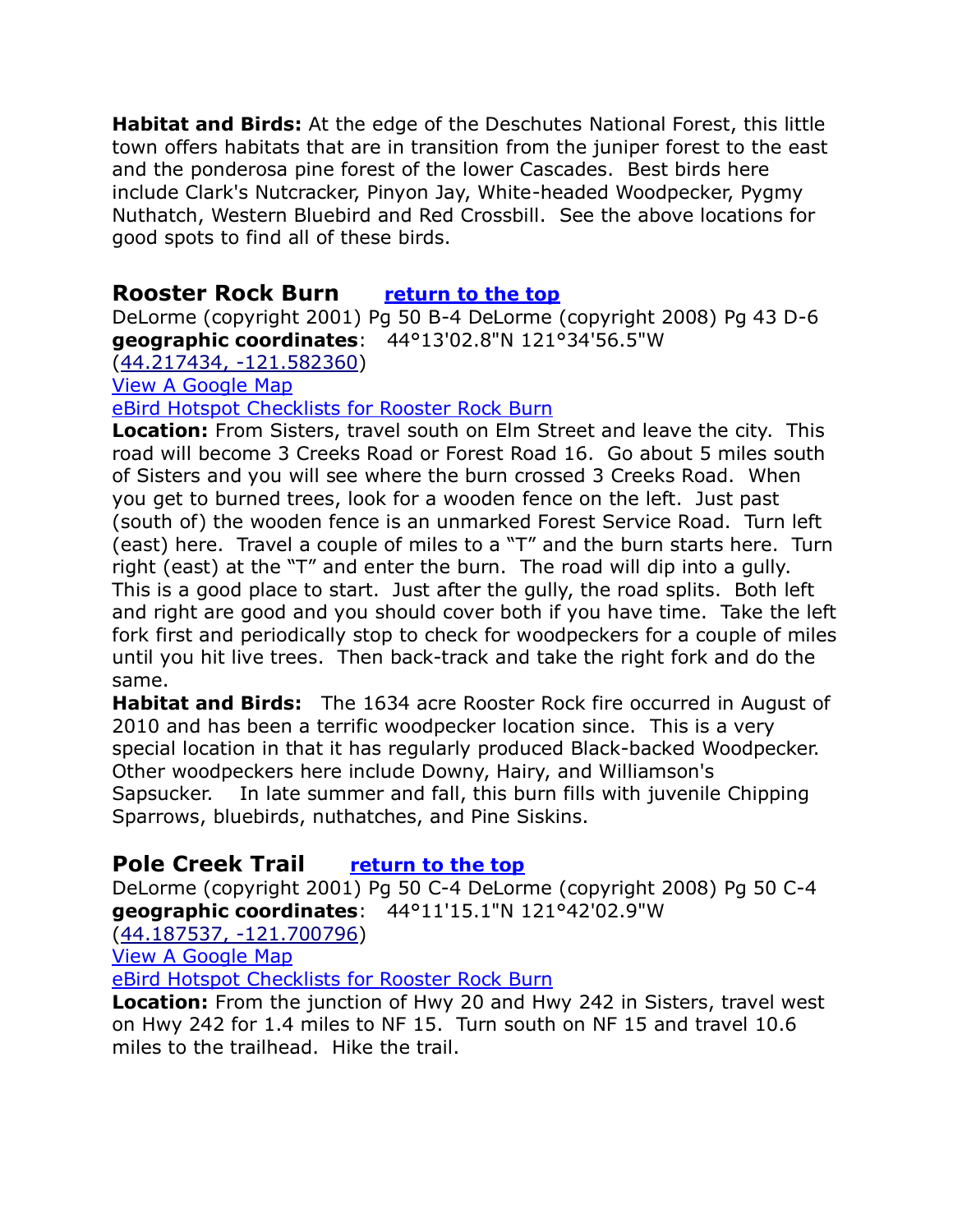**Habitat and Birds:** This is a "bombed out" burn with little in it except the occasional **Three-toed Woodpecker**. This is one of the main areas to search for this species.

# <span id="page-8-0"></span>**Park Meadow Trail [return to the top](#page-0-0)**

DeLorme (copyright 2001) Pg 50 D-4 DeLorme (copyright 2008) Pg 50 D-4 **geographic coordinates**: 44°06'54.0"N 121°37'25.1"W

[\(44.114995, -121.623625\)](https://www.google.com/maps/place/44°06)

[View A Google Map](http://maps.google.com/maps/ms?hl=en&ie=UTF8&msa=0&ll=44.275688,-121.631699&spn=0.106929,0.2211&z=12&msid=108036481085398338899.000462f4bdd6f5fc24c21) 

[eBird Hotspot Checklists for Rooster Rock Burn](http://ebird.org/ebird/hotspot/L1215207)

**Location:** From Sisters, travel south on Elm Street and leave the city. This road will become 3 Creeks Road or Forest Road 16. Go about 14.3 miles south of Sisters and you come to the parking area for the trailhead. Hike the trail.

**Habitat and Birds: T**his is a "bombed out" burn with little in it except the occasional Three-toed Woodpecker. This is one of the main areas to search for this species.

# <span id="page-8-1"></span>**REDMOND AREA**

# <span id="page-8-2"></span>**Fireman's Pond (Lions Lake Park) [return to the top](#page-0-0)**

DeLorme (copyright 2001) Pg 51 B-7 DeLorme (copyright 2008) Pg 51 B-7 **geographic coordinates**: 44°15'59.3"N 121°10'18.8"W

[\(44.266472, -121.17189](https://www.google.com/maps/place/44°15)7) [View A Google Map](http://maps.google.com/maps/ms?hl=en&ie=UTF8&msa=0&ll=44.348404,-121.279449&spn=0.213594,0.4422&z=11&msid=108036481085398338899.000462f3e5255748e5893)

[eBird Hotspot Checklists for Fireman's Pond](http://ebird.org/ebird/hotspot/L2082396)

**Location:** Fireman's Pond is located on the east side of Redmond between Hwy 126 to the north and SW Veterans Way to the south. Both Hwy 126 and SW Veterans Way connect directly from Hwy 97. The easiest way to locate the ponds is to take Hwy 97 to Redmond. Follow the signs to Prineville (Hwy 126). Travel east on Hwy 126 for 0.4 miles and turn right on SE Lake Road. Travel south for 0.7 miles and turn right into the pond parking area. There is a primitive trail around the lake but much of the bird action centers around the parking area.

**Habitat and Birds:** This park attracts many ducks and other waterfowl in the winter. People feed the ducks (signs are posted warning not to feed bread) so the birds become habituated to humans and allow close approach. It's an easy place to get closeup looks at Mallard, American Wigeon, and Canada Goose in winter, spring, or fall. Other winter regulars include American Coot, Common Merganser (the pond is stocked with fish),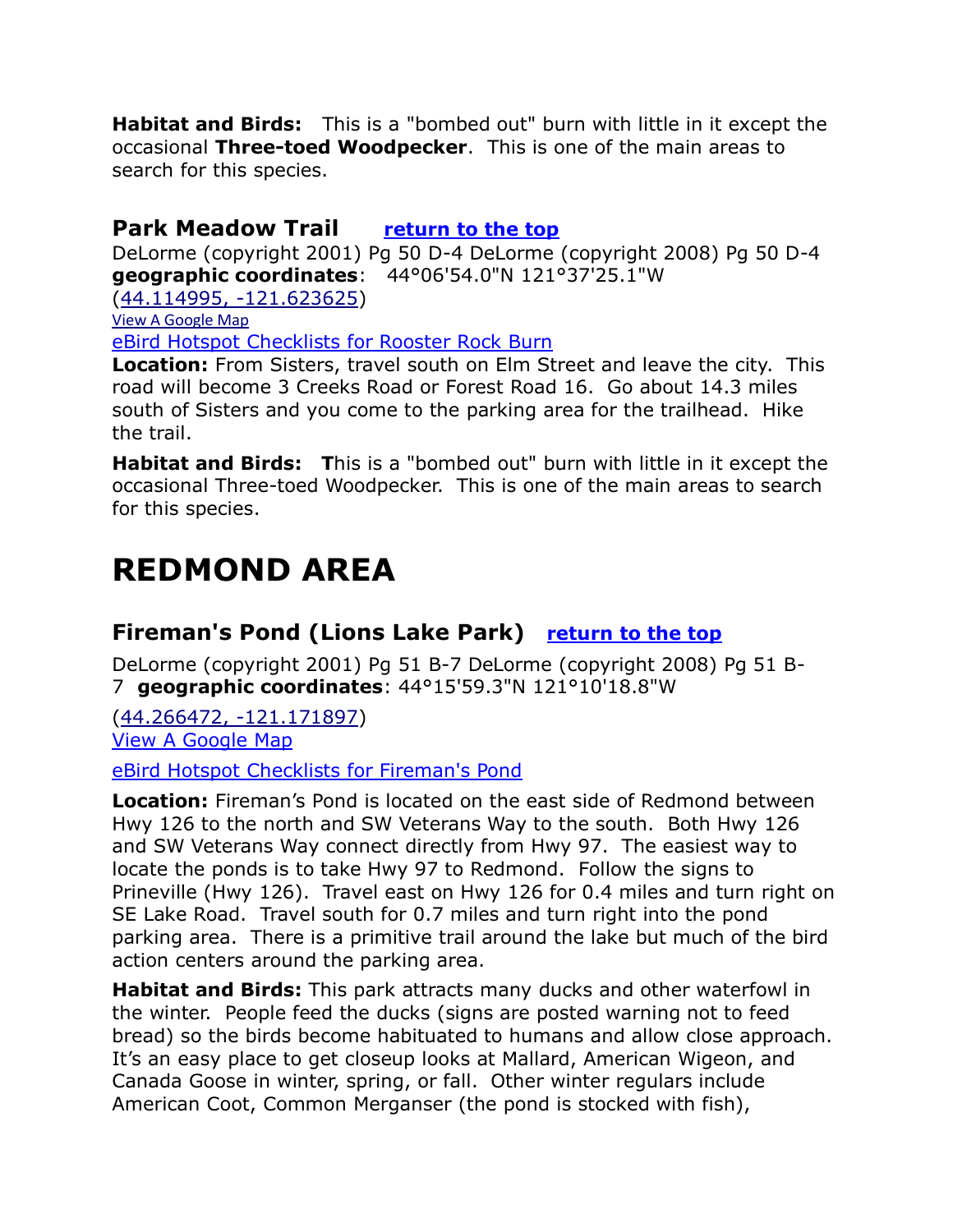Northern Shoveler, Ring-necked Duck, and Brewer's Blackbird. Occasionally, more unusual waterfowl will show up there. Eurasian Wigeon, Redhead, and Barrow's Goldeneye have been noted there on more than one occasion. Summer residents include Cinnamon Teal, Ruddy Duck, Killdeer, Osprey, Yellow-headed Blackbird, and Red-winged Blackbird

# <span id="page-9-0"></span>**Lower Bridge [return to the top](#page-0-0)**

DeLorme (copyright 2001) Pg 51 B-6 DeLorme (copyright 2008) Pg 43 B-8 **geographic coordinates**: 44°21'38.1"N 121°17'33.5"W

[\(44.360592, -121.292637\)](https://www.google.com/maps/place/44°21) [View A Google Map](http://maps.google.com/maps/ms?hl=en&ie=UTF8&msa=0&ll=44.348404,-121.279449&spn=0.213594,0.4422&z=11&msid=108036481085398338899.000462f3e5255748e5893)

[eBird Hotspot Checklists for Lower Bridge](http://ebird.org/ebird/hotspot/L447449)

**Location:** From Redmond, go north on Highway 97 to the town of Terrebonne. On the north edge of town (at the bottom of a hill) you will see signs for Crooked River Ranch. Turn (left) west on Lower Bridge Road. Stay on this road until you come to the Deschutes River. There is a small parking area on the east side of the bridge. Park in the parking area before the bridge. There is a trail that leads east from the parking lot. A better trail can be accessed by crossing the bridge (be careful. Traffic can be heavy at times.) and looking for a road that heads north along the west side of the river. There is some parking at this second trail if that's your main destination.

**Habitat and Birds:** The Deschutes River flows through an accessible riparian area surrounded by juniper woodland. This is a great migrant spot and often has breeding Yellow-breasted Chat. Be sure to check out the area of poplars by the car park. This area is the most reliable place in Deschutes County for Black-capped Chickadees (fall and winter). Other unusual species that have been seen here include Red-shouldered Hawk and Bewick's Wren. More common species include California Quail, Osprey, Northern Harrier, Golden Eagle, Vaux's Swift, White-throated Swift, swallows, Canyon Wren, Marsh Wren, Lincoln Sparrow, Black-headed Grosbeak, Bullock's Oriole, and Lesser Goldfinch. The main draw here is migrating passerines. Vireos, flycatchers, thrushes, and warblers top the bill during migration.

# <span id="page-9-1"></span>**Smith Rock State Park [return to the top](#page-0-0)**

DeLorme (copyright 2001) Pg 51 A-7 DeLorme (copyright 2008) Pg 43 B-10 **geographic coordinates**: 44°22'00.5"N 121°08'10.6"W [\(44.366813, -121.136265\)](https://www.google.com/maps/place/44°22) [View A Google Map](http://maps.google.com/maps/ms?hl=en&ie=UTF8&msa=0&z=13&msid=108036481085398338899.000462f3c44f457787fb9) [eBird Hotspot Checklists for Smith Rock State Park](http://ebird.org/ebird/hotspot/L564147)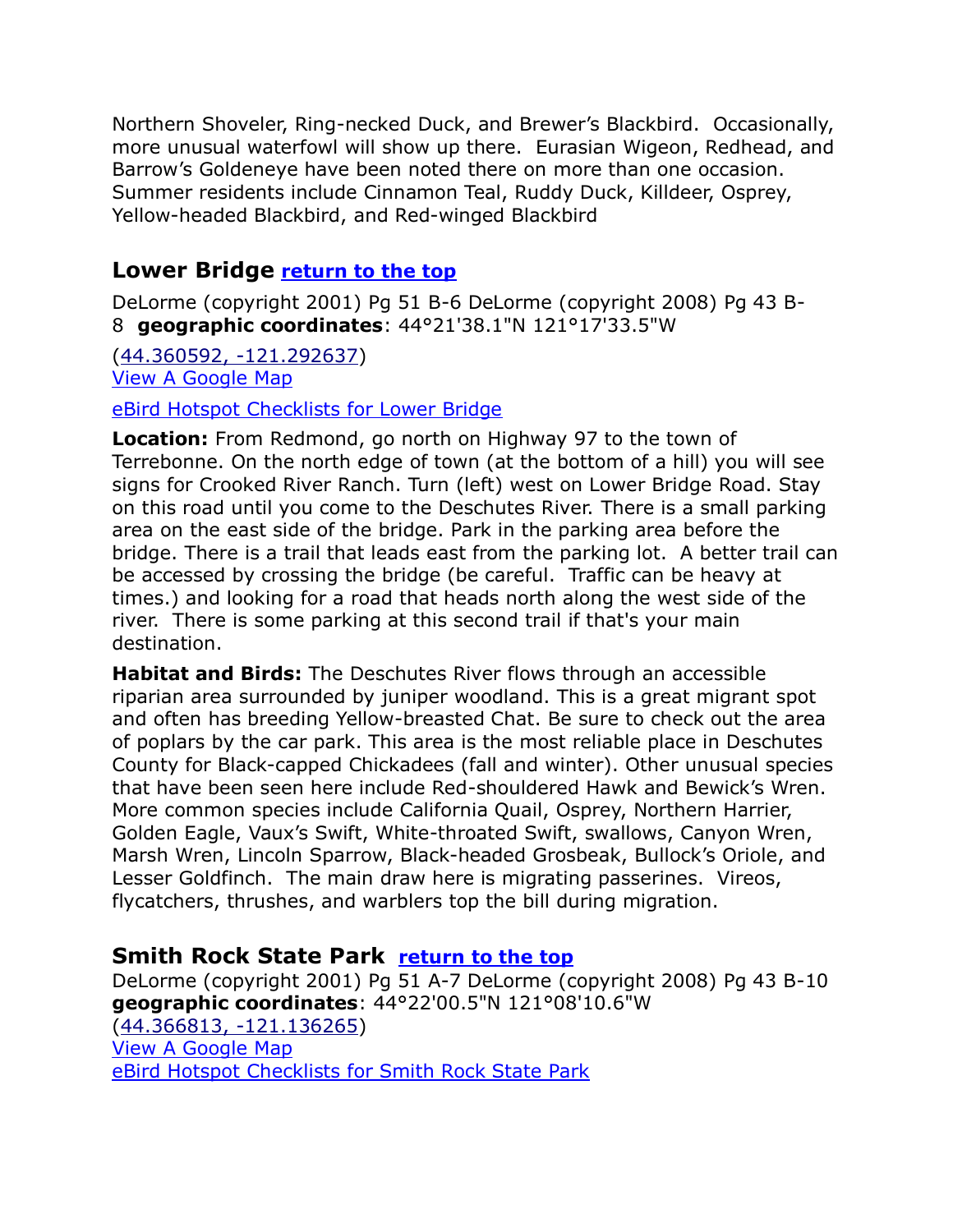**Location:** Six miles north of Redmond on Highway 97 is the town of Terrebonne. From Terrebonne, turn east on B Avenue. Follow the signs for Smith Rock State Park. B Avenue becomes NE Smith Rock Way. Turn left on 17th Street which will dead end at NE Wilcox Ave. (Lambert Road). Turn right. Take a left on NE Crooked River Drive (also known as Smith Rock Road and NE 25th Street) which will take you to the parking lot. There is a day use fee for parking. A park map can be found on the [Oregon State Parks](http://www.oregonstateparks.org/park_51.php)  [website](http://www.oregonstateparks.org/park_51.php)

**Habitat and Birds:** At this location the Crooked River cuts through an impressive gorge providing habitat for Nesting Golden Eagles, Prairie Falcons, Rock & Canyon Wrens, and White-throated Swifts. The riparian habitat is good for migrants and sparrows in the winter. In recent years small flocks of Gray-crowned Rosy-Finches have been seen close to the canyon walls in winter and the river is a good location to find Barrow's Goldeneye and Dipper.

### <span id="page-10-0"></span>**Tetherow Crossing [return to the top](#page-0-0)**

DeLorme (copyright 2001) Pg 51 B-7 DeLorme (copyright 2008) Pg 43 B-9 **geographic coordinates:** 44°18'47.6"N 121°14'19.4"W [\(44.313210, -121.238728\)](https://www.google.com/maps/place/44°18)

[View A Google Map](http://maps.google.com/maps/ms?hl=en&ie=UTF8&msa=0&msid=108036481085398338899.000462f3f970a53ba4827&ll=44.317707,-121.190186&spn=0.106853,0.2211&z=12) [eBird Hotspot Checklists for Tetherow Crossing](http://ebird.org/ebird/hotspot/L1659819)

**Location:** Tetherow Crossing is located a few miles west of Redmond. From Highway 97, turn west onto Highway 126 (follow the signs to Sisters). Go completely out of Redmond and you will dip down into a canyon that holds the Deschutes River. Take the first right after you cross the river (Cline Falls Hwy 74th Street). Make the loop on the off ramp and turn north on 74<sup>th</sup> Street. This road will soon turn to dirt and will eventually end up at Tetherow after a few miles. If dirt roads are not to your liking, an alternate route is to take Helmholtz Road (located off of Hwy 126 just west of Redmond. Look for the Reindeer Farm.). Take Helmhotz north for 3.5 miles and turn left on Tetherow Road. Go about 1.5 miles to the crossing. Tetherow Crossing is a bridge over the Deschutes River. There is an historic building there and you can park next to the building. [History of Tetherow Crossing](http://books.google.com/books?id=2WGogUfncYEC&pg=PA12&lpg=PA12&dq=tetherow+crossing+history&source=bl&ots=mJ9O2MBGXS&sig=pwbiwYx4Wz4OBGuQM3iBJfu3ebc&hl=en&ei=KcKcTO-eHIeisQPTg4DWAQ&sa=X&oi=book_result&ct=result&resnum=6&ved=0CCwQ6AEwBQ#v=onepage&q=tetherow)

**Habitat and Birds:** The Deschutes River flows through an accessible riparian area surrounded by juniper woodland. Although Canyon Wrens, Northern Orioles and Black-headed Grosbeaks breed, this location is primarily a migrant spot, similar to Lower Bridge.

# <span id="page-10-1"></span>**Redmond Sewage Lagoons [return to the top](#page-0-0)**

DeLorme (copyright 2001) Pg 51 B-7 DeLorme (copyright 2008) Pg 43 B-9 **geographic coordinates**: 44°20'13.3"N 121°13'15.6"W [\(44.337016, -121.220997\)](https://www.google.com/maps/place/44°20)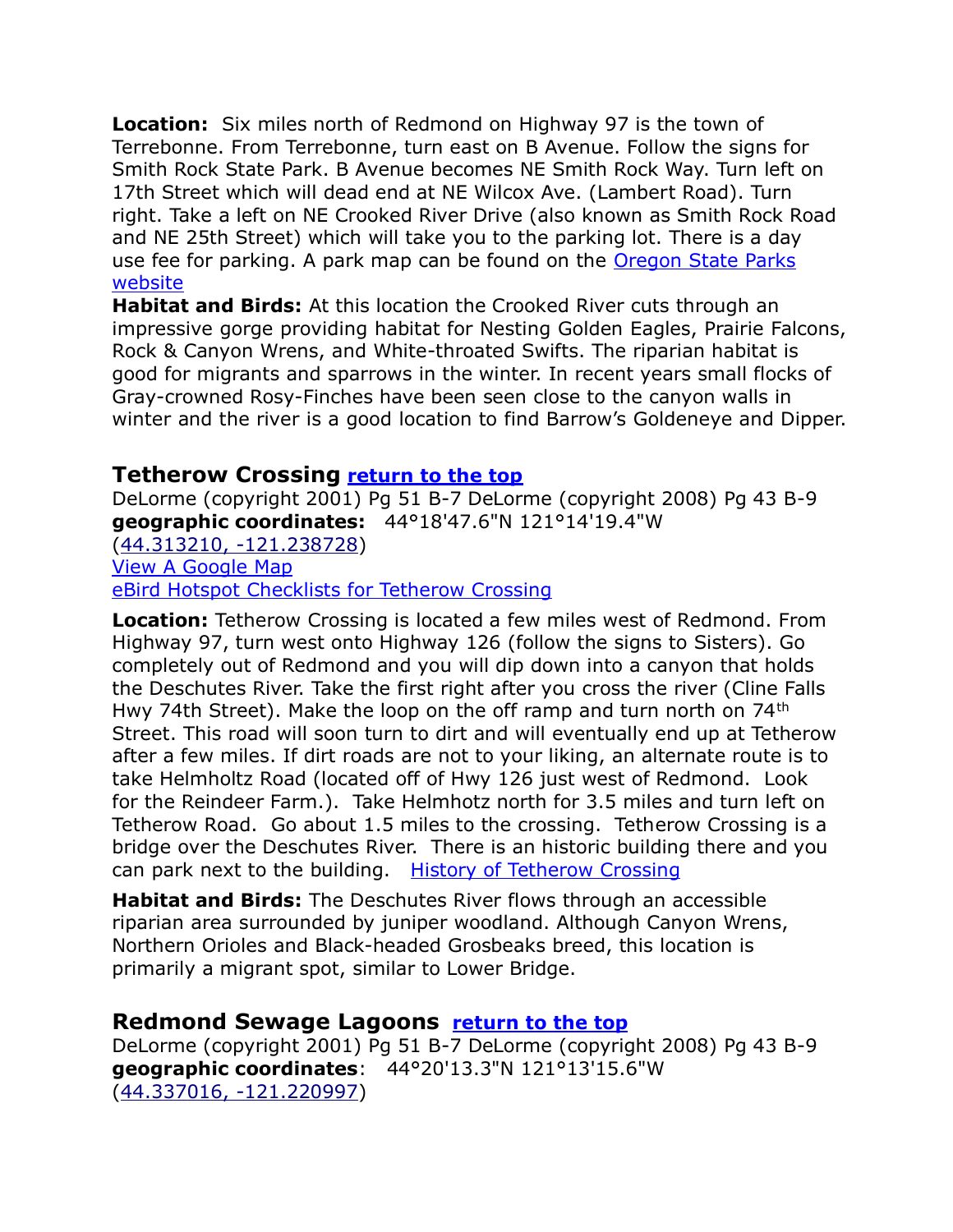#### [View A Google Map](http://maps.google.com/maps/ms?hl=en&ie=UTF8&msa=0&ll=44.326918,-121.189327&spn=0.053418,0.11055&z=13&msid=108036481085398338899.000462f421d7f9fcc69ab) [eBird Hotspot Checklists for Redmond Sewage Lagoons](http://ebird.org/ebird/hotspot/L1637039)

**Location: (Restricted Access – See Below)** Heading north on Highway 97 after the new Redmond bypass joins back up with business 97, continue to head north. When you get to where O'Neil Highway goes to the right, take a left on NW Pershall Way, heading west. Go 2.1 miles on Pershall (which is a winding road and it turns into NW Coyner Ave.) At this point you will be at a red blinking traffic light at NW Northwest Way. Turn right (north) and go .7 miles. Here you will take a left on an unmarked, but well paved, road which heads west. In about a half mile you will see a big parking lot and a building on your left. Keep driving on the road, which will then make a 90 degree gradual curve to the right (north). After about 1/2 mile you will see a gravel road to the left, which leads to the pond. There is a dirt road the completely circles the pond.

The East Cascades Audubon Society has an agreement with the city of Redmond to allow access to this site for birding. Birders must sign a waiver/ disclaimer and mail it to ECAS, P.O. Box 565, Bend, OR, 97709. You can receive this paper work by emailing Chuck Gates [\(email Mr. Gates\)](mailto:cgates326@gmail.com).

**Habitat and Birds:** A large lagoon surrounded by agriculture land and juniper. This is a key spot for shorebirds and ducks. During spring and fall migration large numbers of sandpipers and other shorebirds pass through. Bald Eagles and Ospreys fish for carp in the lagoons. The surrounding juniper forest has hosted Long-eared, Northern Saw-whet and Barn Owls. Unusual birds found here include Snow Goose, Cackling Goose, Eurasian Wigeon, Tufted Duck, Greater Scaup, Surf Scoter, White-winged Scoter, Redbreasted Merganser, Red-necked Grebe, Great Egret, Red-shouldered Hawk, Gyrfalcon, Peregrine Falcon, Black-bellied Plover, Solitary Sandpiper, Willet, Whimbrel, Marbled Godwit, Semipalmated Sandpiper, Sanderling, Ruff, Buffbreasted Sandpiper, Short-billed Dowitcher, Sabine's Gull, Franklin's Gull, Common Tern, Arctic Tern, Parasitic Jaeger, Long-tailed Jaeger, Band-tailed Pigeon, Black Swift, Black Phoebe, Northern Waterthrush, Tennessee Warbler and Kentucky Warbler.

# <span id="page-11-0"></span>**Cline Falls State Park [return to the top](#page-0-0)**

DeLorme (copyright 2001) Pg 51 B-6 DeLorme (copyright 2008) Pg 43 C-9 **geographic coordinates**: 44°16'05.1"N 121°15'18.7"W [\(44.268074, -121.255204\)](https://www.google.com/maps/place/44°16) [View A Google Map](http://maps.google.com/maps/ms?hl=en&ie=UTF8&msa=0&ll=44.264871,-121.273956&spn=0.213898,0.4422&z=11&msid=108036481085398338899.000462f439428083ba697) [eBird Hotspot Checklists for Cline Falls State Park](http://ebird.org/ebird/hotspot/L613426)

**Location:** Travel west on Highway 126 from Redmond (about 2 miles past the last light). Just before you enter the canyon created by the Deschutes River, look for the sign to Cline Falls SP. Turn left into the park. The west side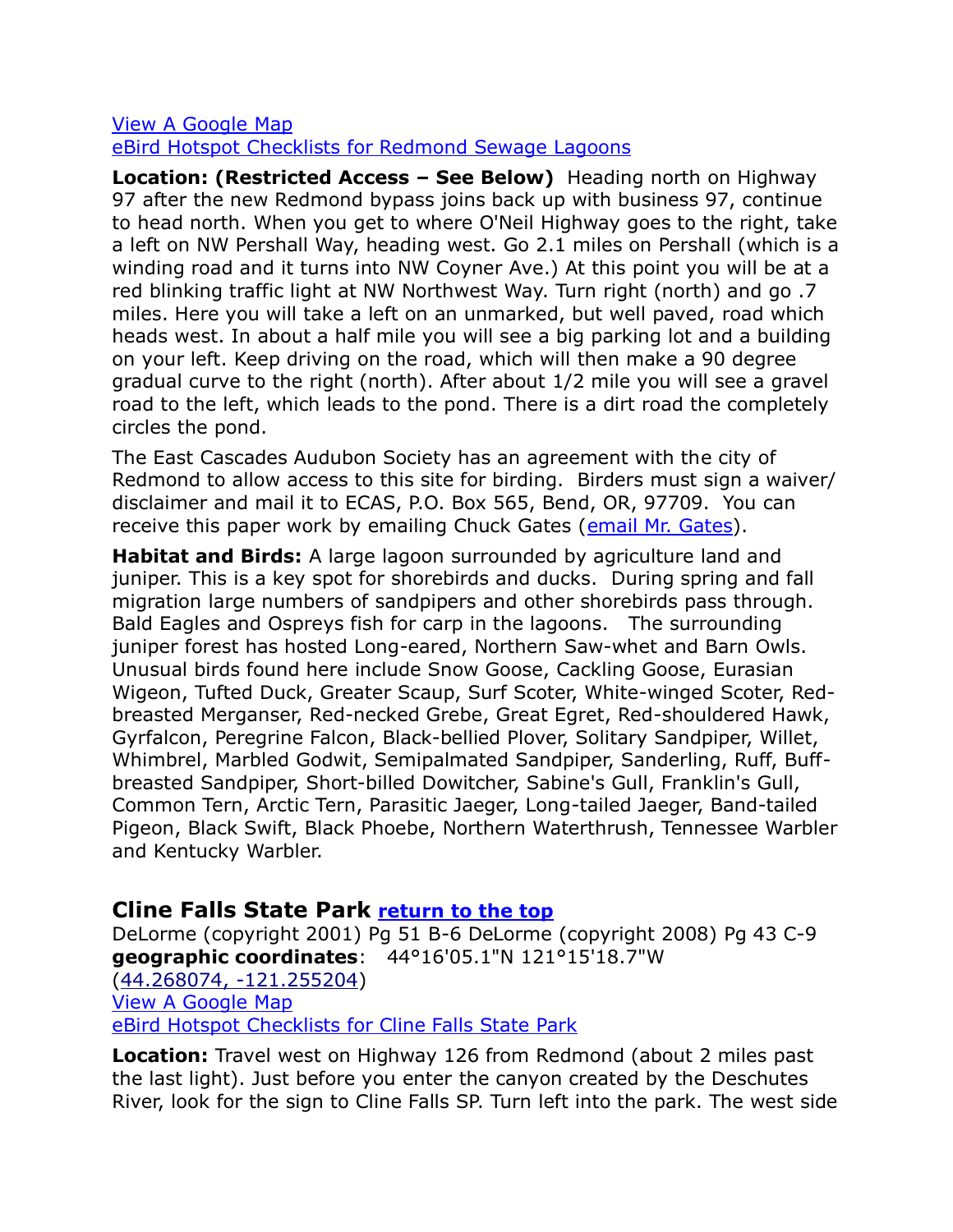of the river can be accessed from Eagle Crest Resort off the Cline Falls Highway.

**Habitat and Birds:** The Deschutes River flows through an accessible riparian area surrounded by juniper woodland. This is another area that is good for migrants. Look for Osprey, Violet-green Swallow, Tree Swallow, N. Rough-winged Swallow, Cliff Swallow, Black-headed Grosbeak, American Dipper, Common Merganser, Western Wood-pewee, Canyon Wren, Osprey, White-throated Swift and Pacific Wren.

<span id="page-12-0"></span>**Barr Road** (near Redmond) **[return to the top](#page-0-0)** DeLorme (copyright 2001) Pg 51 B-6 DeLorme (copyright 2008) Pg 43 C-8 **geographic coordinates**: 44°17'32.5"N 121°19'53.5"W [\(44.292352, -121.331538\)](https://www.google.com/maps/place/44°17)

#### [View A Google Map](http://maps.google.com/maps/ms?hl=en&ie=UTF8&msa=0&ll=44.264871,-121.273956&spn=0.213898,0.4422&z=11&msid=108036481085398338899.000462f439428083ba697)

**Location:** Head south on the Cline Falls Highway. About 5 miles south of Highway 126 turn to the west on Barr Road. This bends to the right and soon turns into a **rough dirt road** at the beginning of the BLM land.

**Habitat and Birds:** Juniper forest and open sagebrush scrub. All along this dirt road there are other open areas good for Sagebrush Sparrow and Lark Sparrow. Pinyon Jay, Clark's Nutcracker, Mountain Bluebird, Mountain Chickadee, Ash Throated Flycatcher, and Gray Flycatcher are also seen throughout.

# <span id="page-12-1"></span>**BEND AREA**

#### <span id="page-12-2"></span>**Twin Bridges [return to the top](#page-0-0)**

DeLorme (copyright 2001) Pg 51 D-6 DeLorme (copyright 2008) Pg 51 D-6 **geographic coordinates**: 44°10'53.5"N 121°19'01.2"W

[\(44.181534, -121.317011\)](https://www.google.com/maps/place/44°10)

[View A Google Map](http://maps.google.com/maps/ms?hl=en&ie=UTF8&msa=0&ll=44.142521,-121.422529&spn=0.014012,0.038624&z=15&msid=108036481085398338899.000462f8618386d9cb37f)

[eBird Hotspot Checklists for Twin Bridges](http://ebird.org/ebird/hotspot/L1659844)

**Location:** From NE Tumalo, travel north out of town on the Cline Falls Hwy. Go 2.9 miles north to White Rock Loop. Turn right on White Rock Loop and drive 0.5 miles east. Turn right on Twin Bridges Road and travel 0.6 miles and park just past the bridge. The trail follows the river south along the west bank. **This is private property! The owners have been**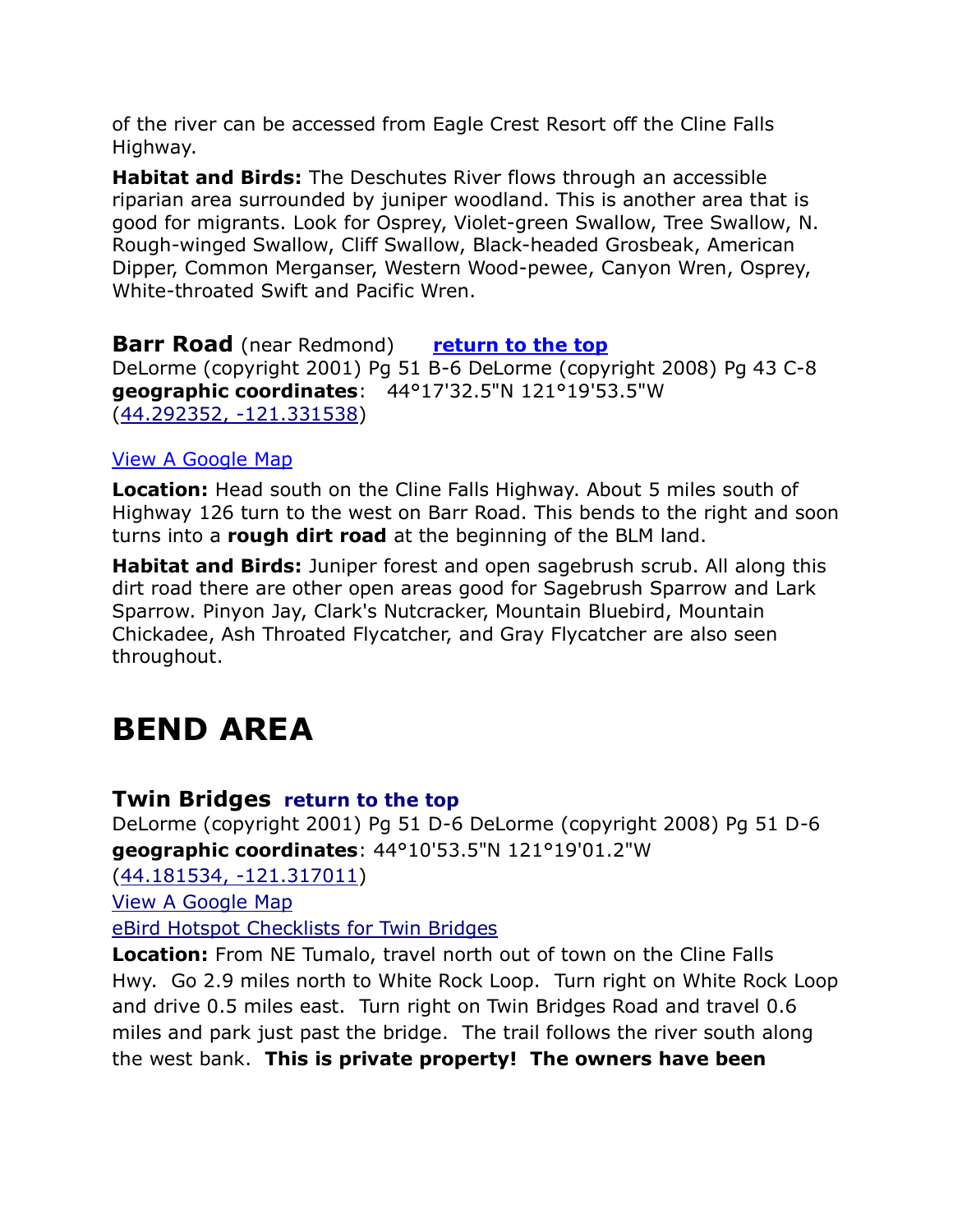**gracious enough to allow birders access. Please treat the area with respect.**

**Habitat and Birds:** This is mostly a migration location so it is most active in fall and spring. It can be very birdy during those times. Flycatchers, warblers, hummingbirds, sparrows and swallows are the main attraction. Unusual species seen here include Barred Owl, White-throated Sparrow and Indigo Bunting.

# <span id="page-13-0"></span>**Tumalo State Park [return to the top](#page-0-0)**

DeLorme (copyright 2001) Pg 51 C-6 DeLorme (copyright 2008) Pg 43 E-8 **geographic coordinates**: 44°07'42.4"N 121°19'53.8"W [\(44.128447, -121.331610\)](https://www.google.com/maps/place/44°07) View A Google Map

[eBird Hotspot Checklists for Tumalo State Park](http://ebird.org/ebird/hotspot/L613434)

**Location:** Travel west out of Bend on Highway 20 toward Sisters. Near the town of Tumalo, take a left on OB Riley Road Go 1 mile to the River Crossing and the entrance to the park. There is a day use fee for parking.

**Habitat and Birds:** The Deschutes River flows through an accessible riparian area surrounded by juniper woodland. This area is a great migrant spot for song birds. Regular birds here include California Quail, Osprey, Bald Eagle, Mourning Dove, Great Horned Owl, Northern Pygmy-owl, Belted Kingfisher, Downy Woodpecker, Hairy Woodpecker, Northern Flicker, Western Wood-pewee, Dusky Flycatcher, Hammond's Flycatcher, Gray Flycatcher, Warbling Vireo, assorted swallows, Mountain Chickadee, Pygmy Nuthatch, House Wren, Pacific Wren, American Dipper, Ruby-crowned Kinglet, Townsend's Solitaire, Hermit Thrush, Cedar Waxwing, assorted migrating warblers, Lincoln's Sparrow and Evening Grosbeak. Rarities that have been seen here include Green Heron, Common Tern, Barred Owl, Costa's Hummingbird, Least Flycatcher, Blue-gray Gnatcatcher, Gray Catbird, Northern Mockingbird, Bohemian Waxwing, Black-and-White Warbler, Tennessee Warbler, American Redstart, Black-throated Sparrow and Painted Bunting.

# <span id="page-13-1"></span>**Tumalo Reservoir [return to the top](#page-0-0)**

DeLorme (copyright 2001) Pg 51 C-5 DeLorme (copyright 2008) Pg 43 D-7 **geographic coordinates**: 44°08'25.6"N 121°25'02.6"W

[\(44.140444, -121.417378\)](https://www.google.com/maps/place/44°08)

[View A Google Map](http://maps.google.com/maps/ms?hl=en&ie=UTF8&msa=0&ll=44.142521,-121.422529&spn=0.014012,0.038624&z=15&msid=108036481085398338899.000462f8618386d9cb37f)

[eBird Hotspot Checklists for Tumalo Reservoir](http://ebird.org/ebird/hotspot/L1659794)

**Location:** From Bend, travel east on Highway 20 heading toward Sisters. After a few miles, you will go down a hill and go near the tiny town of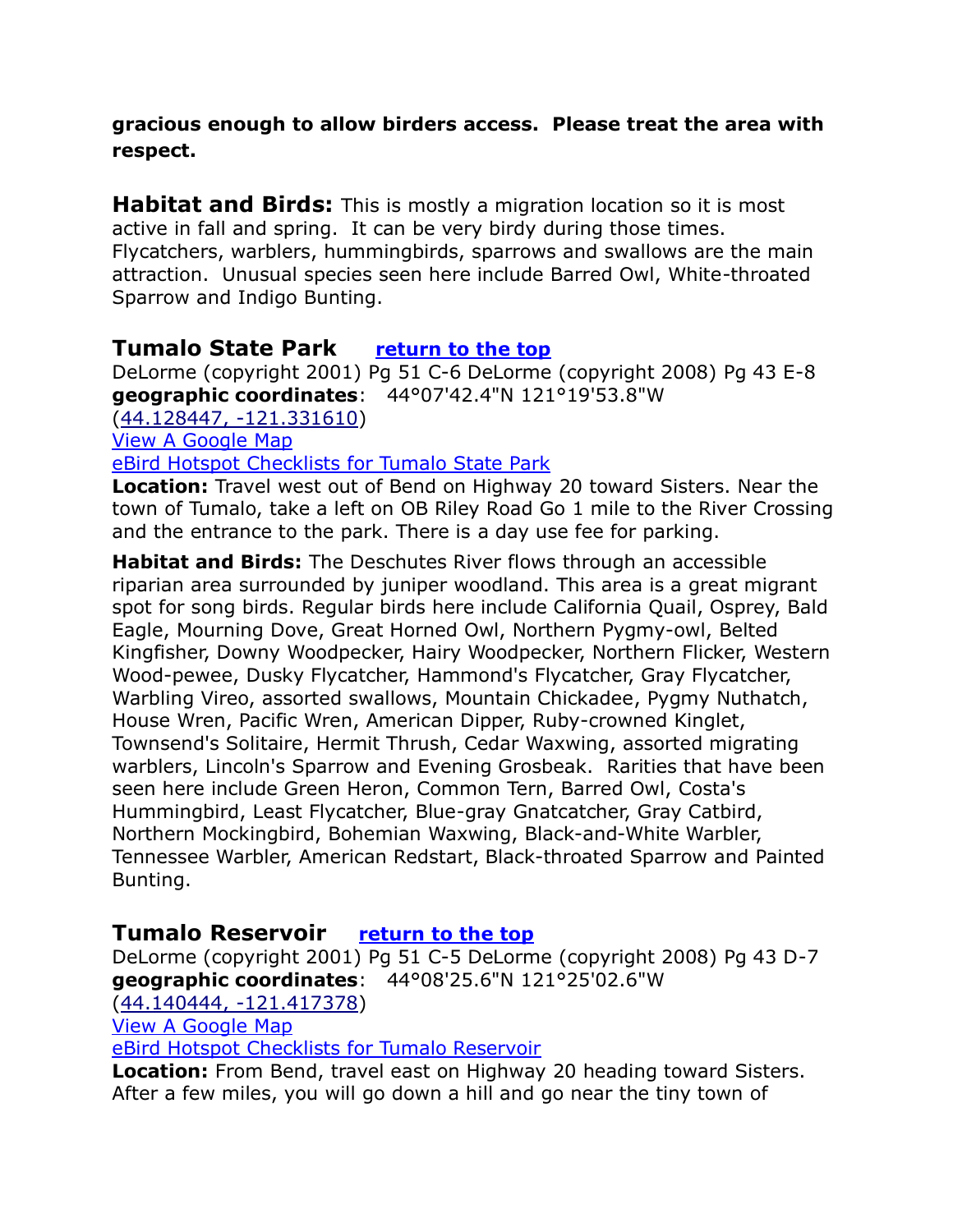Tumalo. On your left (south) look for Bailey Road. Take a left on Bailey Road. This road will wind around as it climbs out of the canyon. When it straightens out, it becomes Tumalo Reservoir Road. Take this road until it ends. Cross the bridge at the end and enter a dirt road area. Soon you will see places to park and access the reservoir. There is no access off the main road.

**Habitat and Birds:** This is a small reservoir surrounded by juniper, sagebrush and ponderosa forest. Often the reservoir dries up revealing extensive mud banks good for migrating shorebirds. The surrounding area is good for Mountain Bluebirds and sparrows. Common birds here include an assortment of ducks and geese, a variety of grebes, a good mix of shorebirds and waders in season, one of the most diverse populations of gulls and terns in Central Oregon and plenty of neotropic migrants in spring and fall. Rarities reported from this location include Red-breasted Merganser, Red-necked Grebe, Clark's Grebe, Great Egret, maybe the best location in Central Oregon for Red-shouldered Hawk, Willet, Sanderling, Semipalmated Sandpiper, Stilt Sandpiper, Sabine's Gull, Mew Gull, Glaucous-winged Gull, Common Tern, Arctic Tern, Long-tailed Jaeger, Blue Jay, Blue-gray Gnatcatcher, Gray Catbird, Black-and-White Warbler and Rose-breasted Grosbeak.

# <span id="page-14-0"></span>**Shevlin Park (Bend) [return to the top](#page-0-0)**

DeLorme (copyright 2001) Pg 51 D-6 DeLorme (copyright 2008) Pg 43 E-8 **geographic coordinates**: 44°04'23.7"N 121°22'58.7"W [\(44.073257, -121.382977\)](https://www.google.com/maps/place/44°04) [View A Google Map](http://maps.google.com/maps/ms?hl=en&ie=UTF8&msa=0&msid=108036481085398338899.000462f87ec3b84f19c8b&ll=44.072047,-121.321163&spn=0.056116,0.154495&z=13) [eBird Hotspot Checklists for Shevlin Park](http://ebird.org/ebird/hotspot/L705105)

**Location:** From 3rd Street in Bend, go west on Greenwood. Greenwood changes to Newport Blvd. and then Shevlin Road. Go down into the canyon and turn left into the parking area. About 5 miles from 3rd Street.

**Habitat and Birds:** This mixed forest holds a good variety of the common species including Sharp-shinned Hawk, Great Horned Owl, Northern Pygmy-Owl, Vaux's Swift, hummingbirds, sapsuckers, Lewis's Woodpecker, flycatchers, swallows, nuthatches, kinglets, assorted warblers, Western Tanager, Black-headed Grosbeak and Brown=headed Cowbird. The rare bird list for this location includes Sooty Grouse, Peregrine Falcon, Band-tailed Pigeon, Costa's Hummingbird, Gray Catbird, Black-and-White Warbler and Rose-breasted Grosbeak.

# <span id="page-14-1"></span>**Tumalo Falls and NF 430 (Skyliners Rd.) [return to the top](#page-0-0)**

DeLorme (copyright 2001) Pg 50 D-4 DeLorme (copyright 2008) Pg 50 D-4 **geographic coordinates**:

**Tumalo Falls** - 44°01'55.0"N 121°33'58.8"W [\(44.031934, -](https://www.google.com/maps/place/44°01)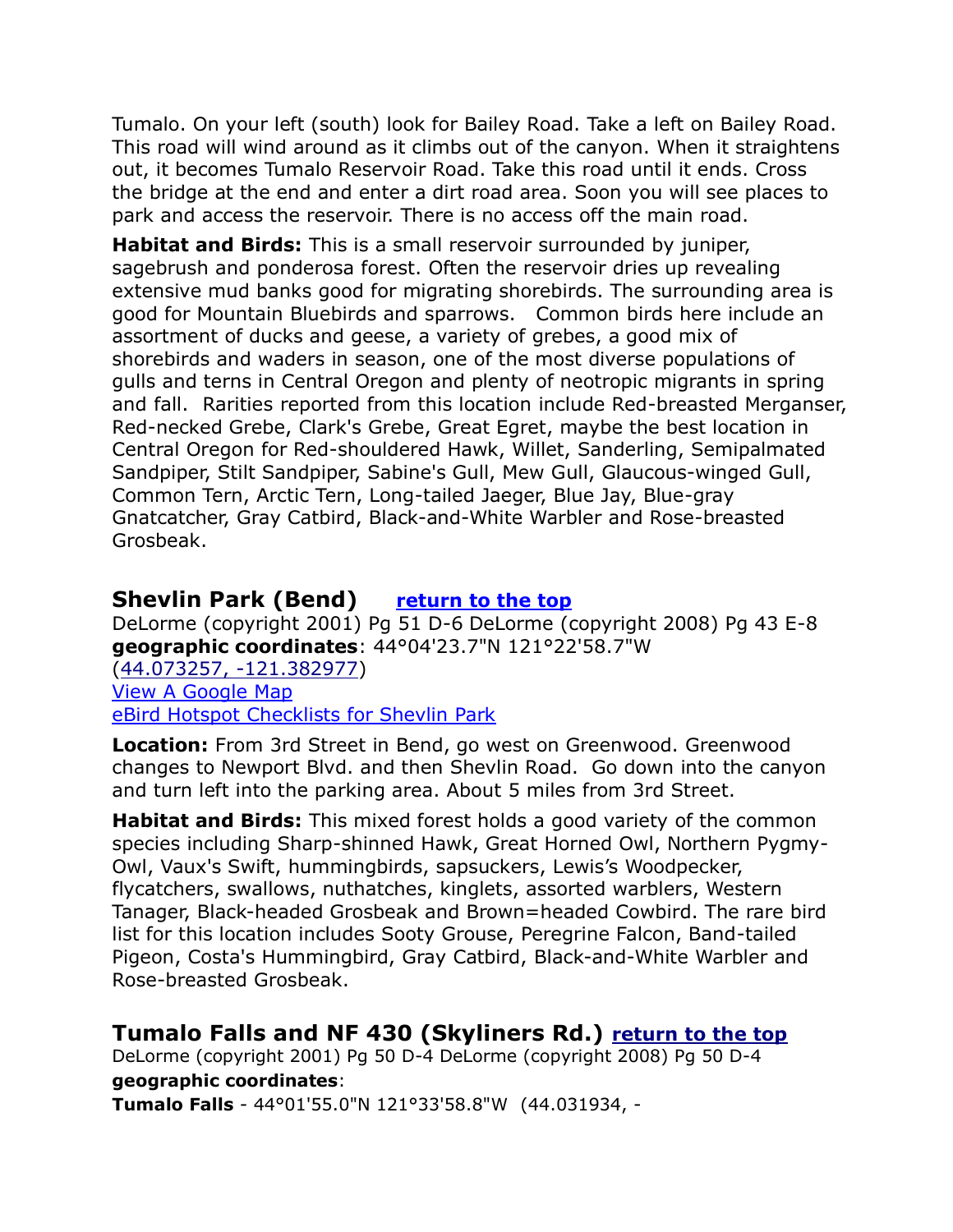[121.566337\)](https://www.google.com/maps/place/44°01) **NF 430** - 44°01'51.4"N 121°31'02.5"W [\(44.030951, -121.517362\)](https://www.google.com/maps/place/44°01) [View A Google Map](http://maps.google.com/maps/ms?hl=en&ie=UTF8&msa=0&msid=108036481085398338899.000462f87ec3b84f19c8b&ll=44.072047,-121.321163&spn=0.056116,0.154495&z=13) [eBird Hotspot Checklists for NF 430](http://ebird.org/ebird/hotspot/L1398229)

**Location:** From Downtown Bend, take NW Riverside Blvd southwest as it winds around Drake Park. Turn right (west) on NW Galveston and cross the Deschutes River. Continue on Galveston for about 10 blocks and it will become Skyliners Road around 17th Street. From 17th continue west for 9.6 miles and look for NF 430 on your left. If you want to visit Tumalo Falls (only open in the summer months) then continue on Skyliner, over Tumalo Creek, to where it becomes a dirt road. The parking area and trailhead are down this dirt road about 2.4 miles from Tumalo Creek.

**Habitat and Birds:** This area consists of mixed forest of various evergreens. The 430 Road is good for summer species like Common Poorwill, Flammulated Owl, Pileated Woodpecker, Red Crossbill, Gray Jay and other forest nesters. In winter, this has been a real hotspot for forest finches including Common Redpoll, Pine Grosbeak and White-winged Crossbill. The Tumalo Falls area is good for the same species but it's closed in winter. Black Swifts have been seen occasionally in the Tumalo Falls area. In September, head west from Tumalo Creek and drive about 2 miles to an area that has a rocky ridge to the north. Orient yourself looking south and wait for dusk. The swifts are infrequently seen in with Common Nighthawk and Vaux's Swift.

# <span id="page-15-0"></span>**Bend [return to the top](#page-0-0)**

DeLorme (copyright 2001) Pg 51 D-6 DeLorme (copyright 2008) Pg 43 E-8 **geographic coordinates**: 44°03'32.5"N 121°19'06.0"W [\(44.059027, -121.318346\)](https://www.google.com/maps/place/44°03) [View A Google Map](http://maps.google.com/maps/ms?hl=en&ie=UTF8&msa=0&msid=108036481085398338899.000462f81fae5f872564f&ll=44.117416,-121.309662&spn=0.056073,0.154495&z=13) [Bend City Information](http://www.visitbend.com/default.aspx) [Bend Area Maps](http://www.visitbend.com/Bend_Oregon_Map/Maps/default.aspx)

**Location:** Located 120 miles SE of Portland on Highway 97, Bend is the largest city in Central Oregon. Manicured neighborhoods with ornamental fruiting trees provide a lot of habitat for permanent residents, migrants, and winter visitors. There are several parks in the area that are popular with birders (they are listed below).

**Habitat and Birds:** The Deschutes River flows through an accessible riparian area surrounded by juniper woodland to the east and pine forest to the west. Pinyon Jays are scattered throughout the eastern regions of the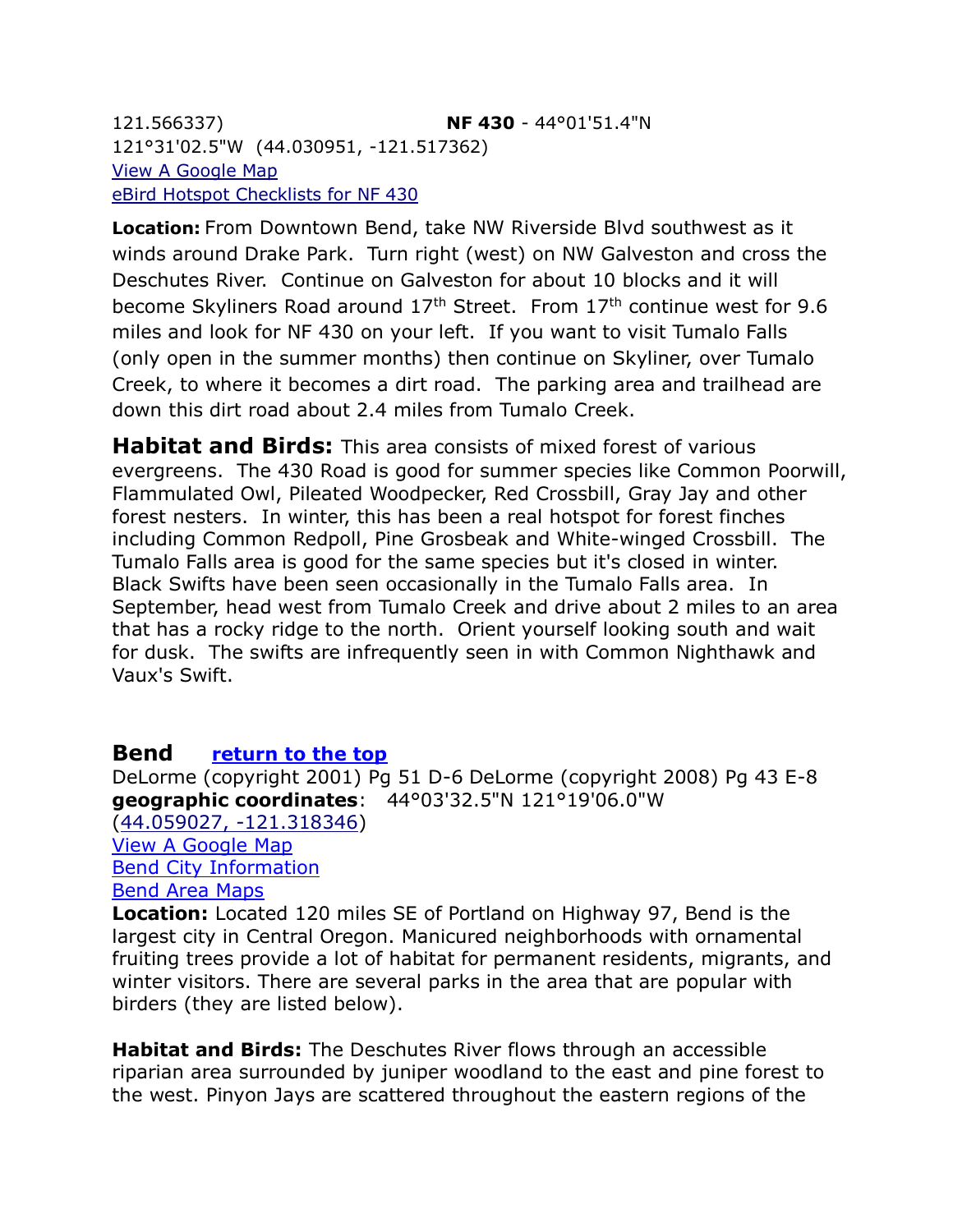city and Western Bluebirds are abundant. Seasonal favorites include Varied Thrush (spring & fall), Red Crossbill (winter is best), Cassin's Finch (spring and fall), Evening Grosbeak (winter is best), and the occasional winter Bohemian Waxwing.

# <span id="page-16-0"></span>**First Street River Trail [return to the](#page-0-0) top**

DeLorme (copyright 2001) Pg 51 D-6 DeLorme (copyright 2008) Pg 43 E-8 **geographic coordinates**: 44°04'03.2"N 121°18'49.1"W

[\(44.06757, -121.31363\)](https://www.google.com/maps/place/44°04)

[View A Google Map](http://maps.google.com/maps/ms?hl=en&ie=UTF8&msa=0&ll=44.068663,-121.313953&spn=0.01403,0.038624&z=15&msid=108036481085398338899.000462f8b064998fc6c9c)

[eBird Hotspot Checklists for First Street River Trail](http://ebird.org/ebird/hotspot/L1104392)

**Location:** In Bend, head west on Portland Avenue, cross the Deschutes River next to Pioneer Park and turn to the right (north) on First Street. Park at the end of the road and walk along the river trail.

**Habitat and Birds:** Riparian woodland along the banks of the Deschutes River. Rufous Hummingbirds are common in the spring and the area is good for migrants. The river often may have feral Trumpeter and Mute Swans along with naturally occurring American Dipper. This is a favorite location for locals and it's always birdy. Winter birding will produce a good mix of sparrows and both White-throated and Harris's Sparrows have been found here. Common birds here include a good assortment of waterfowl, Osprey, Mourning Dove, Anna's Hummingbird, Belted Kingfisher, migrant flycatchers, Steller's Jay, Western Scrub-jay, swallows, Pacific Wren, Ruby-crowned Kinglet, Western Bluebird, Townsend's Solitaire, migrant warblers, wintering sparrows and finches. Rare birds reported from here include Wild Turkey, Green Heron, Peregrine Falcon, Black Phoebe and Common Redpoll.

#### <span id="page-16-1"></span>**Robert W. Sawyer State Park (Bend) [return to the top](#page-0-0)**

DeLorme (copyright 2001) Pg 51 D-6 DeLorme (copyright 2008) Pg 43 E-8 **geographic coordinates**: 44°05'11.3"N 121°18'38.7"W [\(44.086473, -121.310754\)](https://www.google.com/maps/place/44°05)

[View A Google Map](http://maps.google.com/maps/ms?hl=en&ie=UTF8&msa=0&ll=44.083038,-121.310413&spn=0.007013,0.019312&z=16&msid=108036481085398338899.000462f8d3eec2cafbaf4)  [eBird Hotspot Checklists for Robert W. Sawyer State Park](http://ebird.org/ebird/hotspot/L677170)

**Location:** Known to locals as "Sawyer Park." In Bend, the park is located off O. B. Riley Road There is a small car park next to the river. Cross the footbridge and follow the many trails. You can go to the left or right. Left is more riparian brush whereas right will expose you to more open land and pines.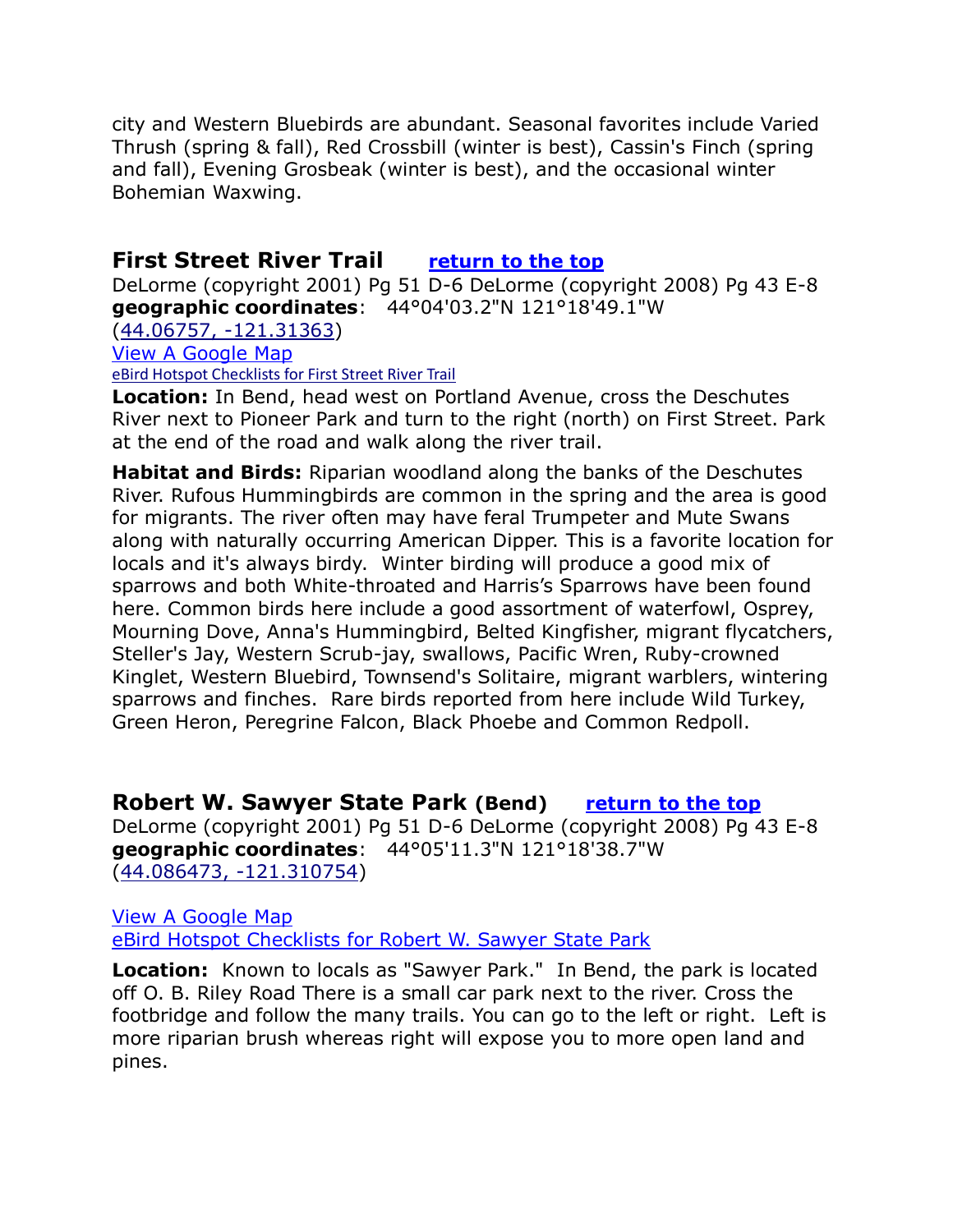**Habitat and Birds:** Riparian woodland along the banks of the Deschutes River. Pygmy Nuthatch, Anna's Hummingbird, Wood Duck, Pinyon Jay, Canyon Wren and American Dipper can be found in this interesting park. It is also an excellent place for migrants. See the bird list for "First Street River Trail" above. Most of the same birds can be found here. The two areas are next to each other.

# <span id="page-17-0"></span>**River Walk from The Old Mill [return to the](#page-0-0) top**

DeLorme (copyright 2008) Pg 43 - **geographic coordinates**: See below [View A Google Map](http://maps.google.com/maps/ms?hl=en&ie=UTF8&msa=0&ll=44.083038,-121.310413&spn=0.007013,0.019312&z=16&msid=108036481085398338899.000462f8d3eec2cafbaf4) 

**Location:** There are multiple access points in the Old Mill District. Basically, there is a sidewalk pathway that covers the whole area on the east side of the Deschutes River and then crosses the river and runs along the west side. A walk that encompasses a loop around the entire area would start near the Colorado Street Bridge and end in Farwell Bend Park.

**North Old Mill Loop** (44.049423, -121.318466) - From the Bend Parkway (Hwy 97) take exit 138 to Colorado Avenue. Go east on Colorado to SE Industrial Way. Turn left (east) and park in the first parking lot you come to. After checking the little pond here (Rails), take the sidewalk trail upstream which is generally south. Walk the trail along the river. You can cross the river at two foot bridges (one at 0.3 miles from the parking lot and another at 1.0 miles) but most of the time, birds can be seen from the near side of the river.

**South Old Mill Loop** (44.040840, -121.324183) - From the Bend Parkway (Hwy 97) take exit 139 to Reed Market Road. Take Read Market east for 0.7 miles to a parking area near the Farewell Bend Park foot bridge. From here, you have your choice of walking east for a mile along the river or you can cross either of the bridges mentioned above and make a short loop.

[Old Mill Website](http://www.theoldmill.com/directions-hours) 

[eBird Hotspot Checklists for the River Walk from The Old Mill](http://ebird.org/ebird/hotspot/L2235282)

**Habitat and Birds:** The Deschutes River winds through this urban center and is lined with paved paths and green areas. Waterfowl are present year round and often produce rarities like Red-breasted Merganser, Ross's Goose, Greater Scaup, and Red-necked Grebe. Hooded Mergansers and Barrow's Goldeneye are common. Gulls and the occasional raptor also will make periodic appearances. Unusual birds that have appeared here include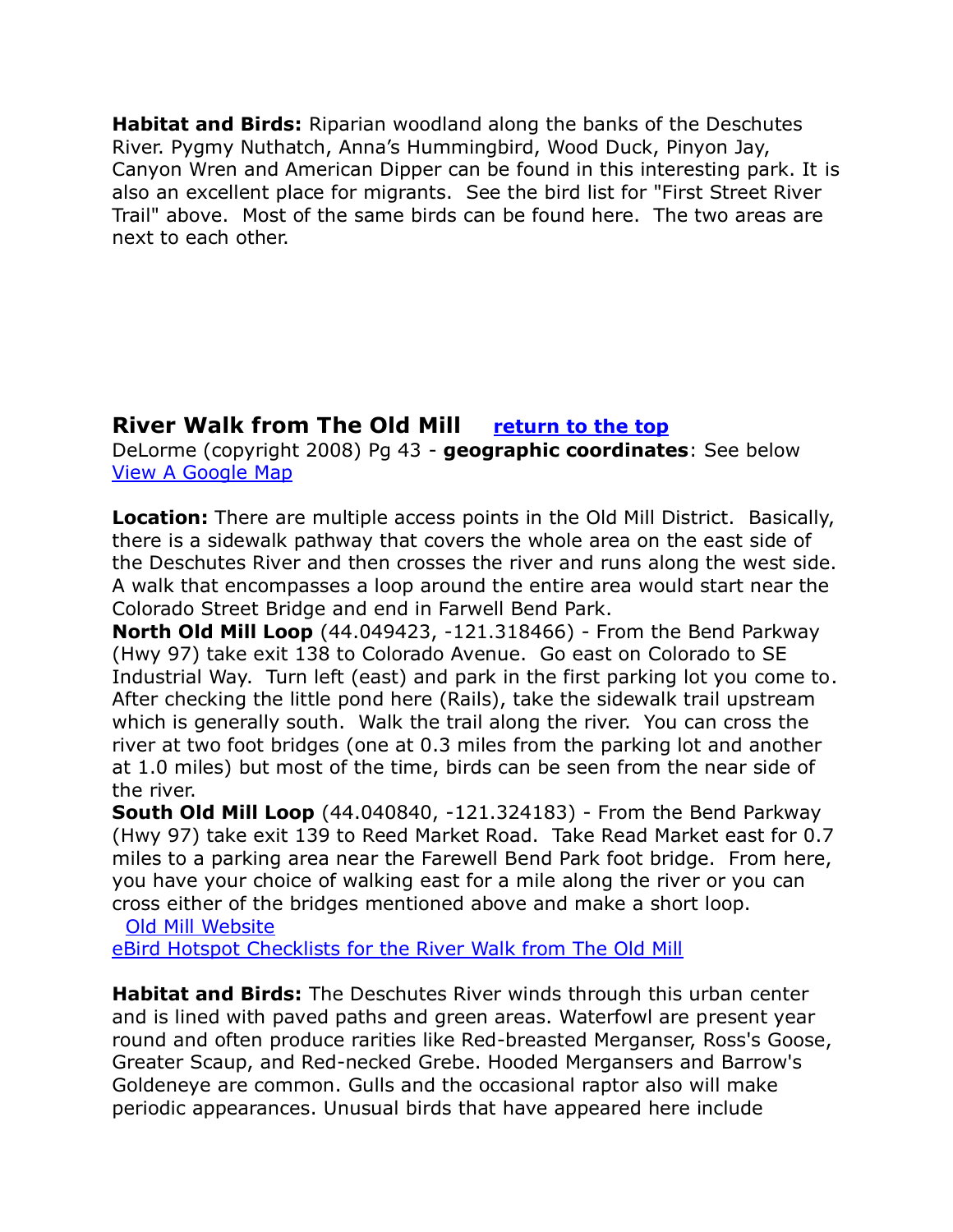Cackling Goose, Snow Goose, Red-breasted Merganser, Red-necked Grebe, Peregrine Falcon, Mew Gull, Thayer's Gull and Black Phoebe.

# <span id="page-18-0"></span>**Drake Park [return to the top](#page-0-0)**

DeLorme (copyright 2001) Pg 51 D-6 DeLorme (copyright 2008) Pg 43 **geographic coordinates**: 44°03'33.0"N 121°19'11.7"W [\(44.059162, -121.319905\)](https://www.google.com/maps/place/44°03) [View A Google Map](http://maps.google.com/maps/ms?hl=en&ie=UTF8&msa=0&ll=44.05743,-121.319232&spn=0.014033,0.038624&z=15&msid=108036481085398338899.000462f8f9190e1e173ed)  [eBird Hotspot Checklists for Drake Park](http://ebird.org/ebird/hotspot/L1551438)

**Location:** In Bend, located one block west of downtown Bend along the Deschutes River, parking for Drake Park can be found along NW Riverside Blvd or west of the shops along the main part of downtown.

**Habitat and Birds:** See the birds of the River Walk above.

### <span id="page-18-1"></span>**Entrada/Awbrey Hall Burn [return to the top](#page-0-0)**

DeLorme (copyright 2001) Pg 51 D-6 DeLorme (copyright 2008) Pg 43 F-8 **geographic coordinates**: 44°01'08.1"N 121°22'27.6"W [\(44.018918, -121.374334\)](https://www.google.com/maps/place/44°01) [View A Google Map](http://maps.google.com/maps/ms?hl=en&ie=UTF8&msa=0&msid=108036481085398338899.000462f920ac03b4e1b1b&ll=44.014793,-121.370773&spn=0.112341,0.30899&z=12) [eBird Hotspot Checklists for Entrada/Awbrey Hall Burn](http://ebird.org/ebird/hotspot/L2251090)

**Location:** From the Bend Parkway (Hwy 97) in Bend, take the Reed Market Road Exit 139. Go 1.4 miles on Reed Market to a roundabout and take Century Drive out of the roundabout. Travel a couple of miles until you begin to see burned trees on both sides of the road. This is the Entrada Burn. It's very close to the Entrada Lodge so that's why some locals call it the Entrada Burn (It's officially part of the Awbrey Hall Fire from 1990). Go past the lodge and look for side roads off to your left to access the burn. This road is 2.5 miles from the circle at Reed Market and Century Drive.

**Habitat and Birds:** Scrub interspersed with ponderosa pines. This is a prime area for Lewis's Woodpeckers and a site for an ECBC project looking at their nesting preferences. This is also a fine area to find Gray Flycatcher, Cassin's Finch, Fox Sparrow, Brewer's Sparrow and Green Tailed Towhee.

# <span id="page-18-2"></span>**EAST OF BEND**

<span id="page-18-3"></span>**Hatfield Lake (Bend Sewage Ponds) [return to the top](#page-0-0)**

DeLorme (copyright 2001) Pg 51 D-7 DeLorme (copyright 2008) Pg 43 E-9 **geographic coordinates**: 44°07'08.4"N 121°12'17.3"W [\(44.11901, -121.20481\)](https://www.google.com/maps/place/44°07) [View A Google Map](http://maps.google.com/maps/ms?hl=en&ie=UTF8&msa=0&ll=43.909766,-120.737&spn=0.900306,2.471924&z=9&msid=108036481085398338899.000462fa2f6e03b16225e) [eBird Hotspot Checklists for Hatfield Lake](http://ebird.org/ebird/hotspot/L447435)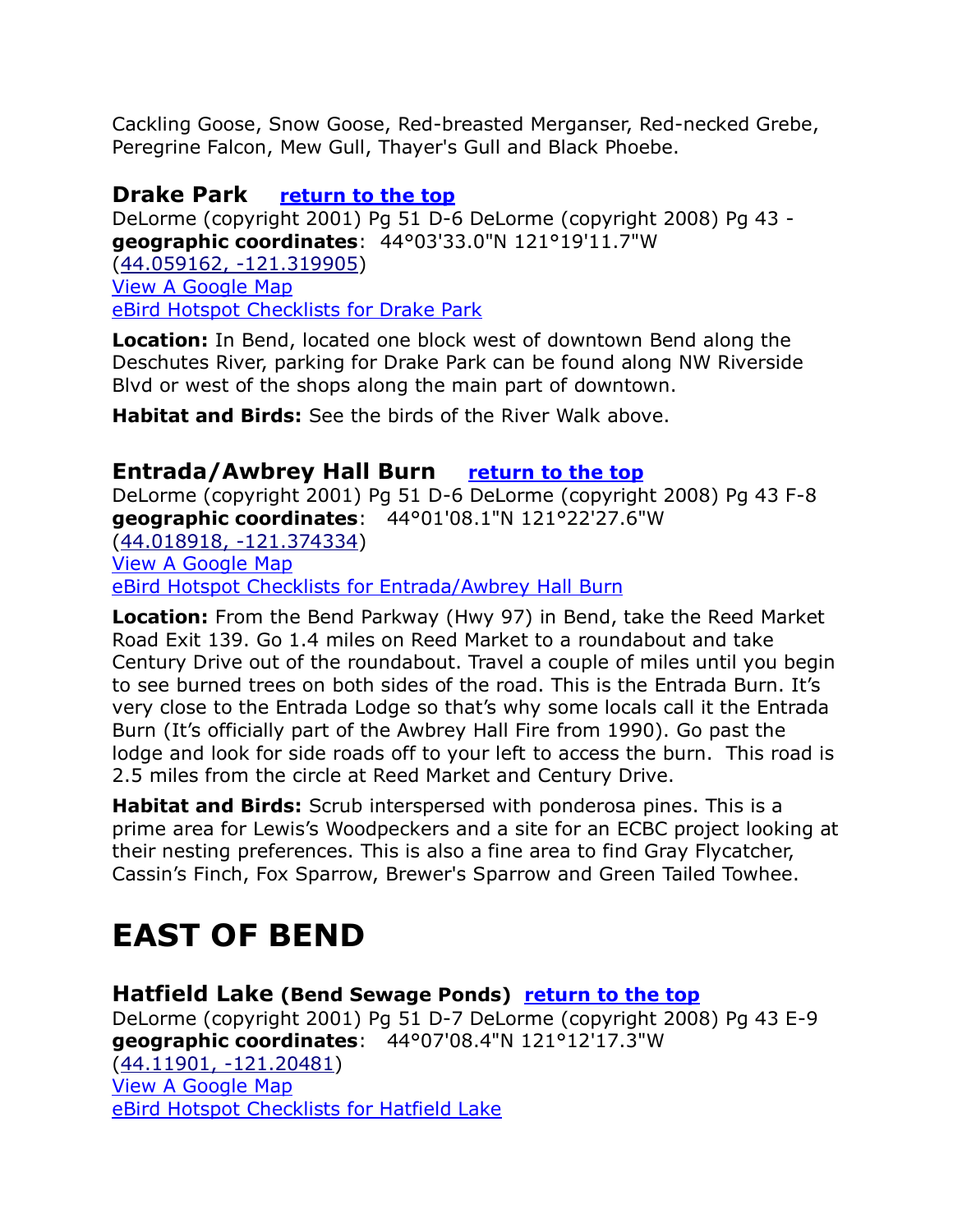**Location:** Hatfield Lake is the sewage treatment facility for the city of Bend. Access is limited to walking into the ponds. The first pond is only 0.25 miles from the front gate but the back ponds are more than a 0.5 mile hike in. The easiest way to access the ponds if you don't know Bend very well is to head east out of Bend on Highway 20. At 1.8 miles, you will see the sign for Prineville. This is the Powell Butte Highway. Take the Powell Butte Highway north for 4.0 miles going past the Bend Airport. Turn left (west) on McGrath Road. Go 1.2 miles. Park here and walk in through the gate (there is no motorized traffic allowed). The first pond can be seen from the gate. The other ponds are farther to the north and cannot be seen from the gate. For those that know Bend well, take Butler Market Road from Bend and travel east. Stay on Butler Market as it winds its way east. It will dead-end at the Powell Butte Highway (Bend Airport). Turn north on the Powell Butte Highway and take it as it turns first east and then back north. Just after the north turn, look for McGrath Road Take McGrath west until it ends. Park here and enter at the gate.

**Habitat and Birds:** Sewage lagoons surrounded by sagebrush / scrub and juniper. This is a prime birding spot in all seasons. Common species here include the broadest spectrum of waterfowl in Central Oregon, 15 species of diurnal raptors, Virginia Rail and Sora, more species of shorebirds than any other Central Oregon location, abundant and varied gull and tern reports, summer resident flycatchers (Western Kingbird, Ash-throated Flycatcher, Gray Flycatcher), both Loggerhead and Northern Shrike, robust Pinyon Jay population, swallows, Marsh Wren, kinglets, bluebirds, Townsend's Solitaire, American Pipit, Cedar Waxwing, migrating warblers and other neotropic migrants and abundant sparrow flocks.

**Exceptional Species**: It's likely that Hatfield Lake has produced more rare bird reports than any other location in Central Oregon. A partial list of rarities from this site would include Ross's Goose, Trumpeter Swan, Eurasian Wigeon, Tufted Duck, Greater Scaup, Surf Scoter, White-winged Scoter, Long-tailed Duck, Red-breasted Merganser, Pacific Loon, Red-necked Grebe, Green Heron, Snowy Plover, Whimbrel, Marbled Godwit, Ruddy Turnstone, Red Knot, Sanderling, White-rumped Sandpiper, Sharp-tailed Sandpiper, Stilt Sandpiper, Ruff, Red Phalarope, Sabine's Gull, Franklin's Gull, Arctic Tern, Parasitic Jaeger, Eastern Kingbird, Purple Martin, Northern Mockingbird, Chestnut-collared Longspur, Snow Bunting, Hooded Warbler, Northern Parula, Blackpoll Warbler, American Tree Sparrow, Swamp Sparrow and Bobolink. **If you have to pick one place in Deschutes County to bird, this is it.**

#### <span id="page-19-0"></span>**Alfalfa [return to the top](#page-0-0)**

DeLorme (copyright 2001) Pg 51 D-8 DeLorme (copyright 2008) Pg 76 F-1 **geographic coordinates**: 44°04'38.2"N 121°01'08.7"W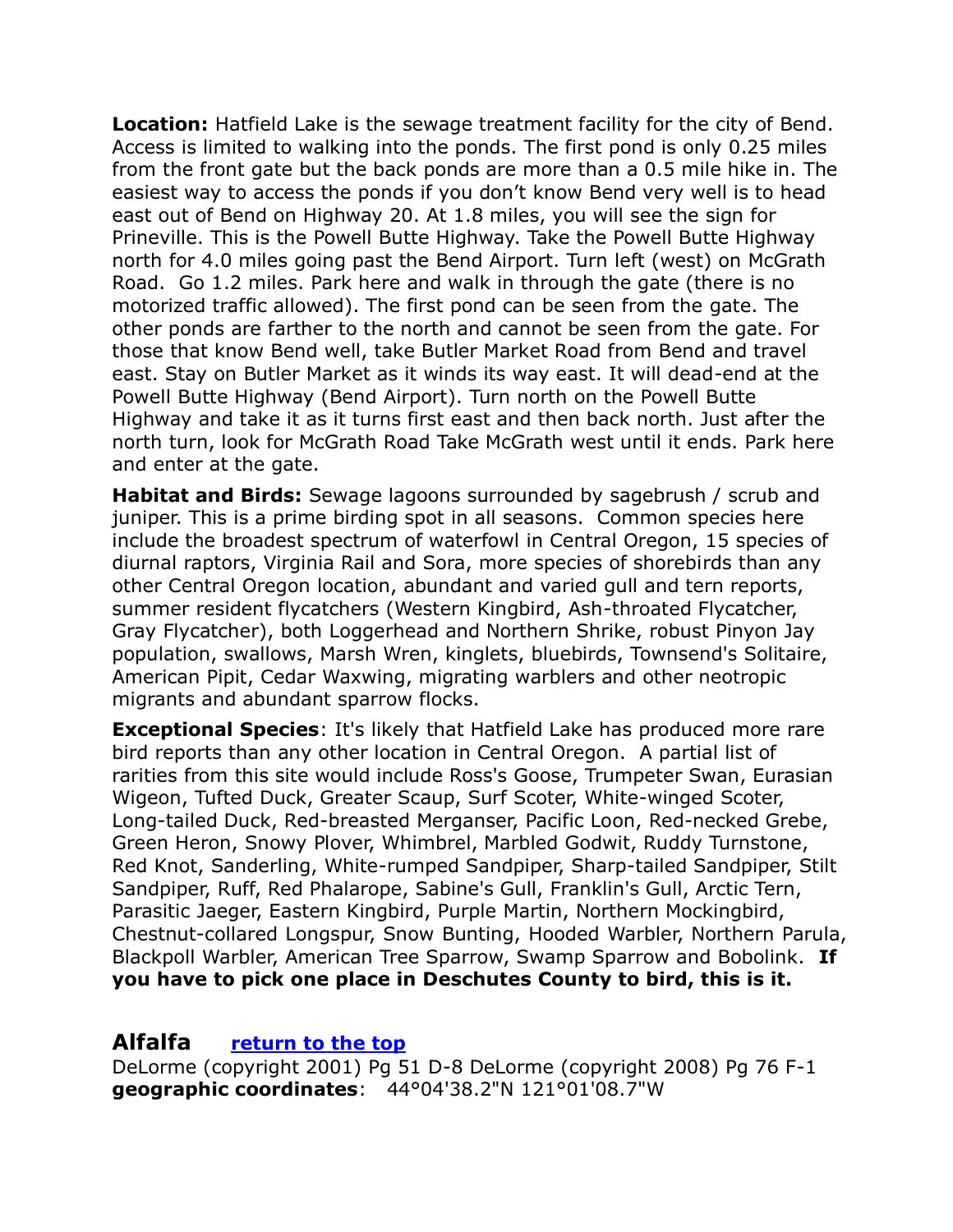#### [\(44.077272, -121.019075\)](https://www.google.com/maps/place/44°04) [View A Google Map](http://maps.google.com/maps/ms?hl=en&ie=UTF8&msa=0&ll=43.909766,-120.737&spn=0.900306,2.471924&z=9&msid=108036481085398338899.000462fa2f6e03b16225e)

**Location:** Travel east from Bend on Hwy 20. At 1.8 miles, you will see the sign for Prineville. This is the Powell Butte Highway. Take the Powell Butte Highway north for 0.5 miles to Alfalfa Market Road. Turn east and follow Alfalfa Market Road to Alfalfa (9.8 miles). Explore the side roads to the north and east of Alfalfa. Once you leave the farmland, you will enter a juniper forest and diversity will drop off. Stick to the farmland if you are looking for raptors. Near the community of Alfalfa, there is an electrical station on the corner of Alfalfa Market Road and Johnson Ranch Road. Take Johnson Ranch Road north for 3.0 miles to an area that has ranch houses and a large pond. This pond must be viewed from the road but is productive if you have a spotting scope.

**Habitat and Birds: Agricultural lands. This is a prime area for wintering raptors such as Prairie Falcons, Red tailed and Rough Legged Hawks. In summer search for Swainson's and Ferruginous Hawks. In winter, this is a good place to check Horned Lark or American Pipit flocks for Lapland Longspur. Year-round, this area is good for Northern Harrier and Great Horned Owl. Mountain Bluebirds are common in most months and American Robin flocks can reach into the thousands in some winters. Johnson Ranch Pond usually hosts a good selection of ducks and grebes. American White Pelican are often present in summer months and this pond hosts one of the largest concentrations of Common Nighthawk in late August as they stage for migration.**

#### <span id="page-20-0"></span>**Pine Mountain [return to the top](#page-0-0)**

DeLorme (copyright 2001) Pg 76 A-1 DeLorme (copyright 2008) Pg 80 A-1 **geographic coordinates**: 43°47'28.2"N 120°56'32.9"W [\(43.791172, -120.942482\)](https://www.google.com/maps/place/43°47) [View A Google Map](http://maps.google.com/maps/ms?hl=en&ie=UTF8&msa=0&ll=43.909766,-120.737&spn=0.900306,2.471924&z=9&msid=108036481085398338899.000462fa2f6e03b16225e)

**Location:** From Bend, travel east on Highway 20 toward Burns. Just after the town of Millican (near milepost 26), look for Pine Mountain Road off to the south. This road takes you to the summit of Pine Mountain.

**Habitat and Birds:** Sagebrush and juniper forest in the Millican Valley rising up to pine and fir forests on the mountain. Be sure to check out the water trough on the left side of the road at the base of the mountain, which is a magnet for birds and other wildlife. Large flocks of Cassin's Finches, Mountain Bluebirds and Red Crossbills often stop by to drink. Pine Mountain itself is good for raptors, Ruffed Grouse, flycatchers and Green-tailed Towhee. At night, Common Poorwill and Northern Saw-whet Owl can be found near the top. The first part of the road is excellent for Sagebrush, Brewer's and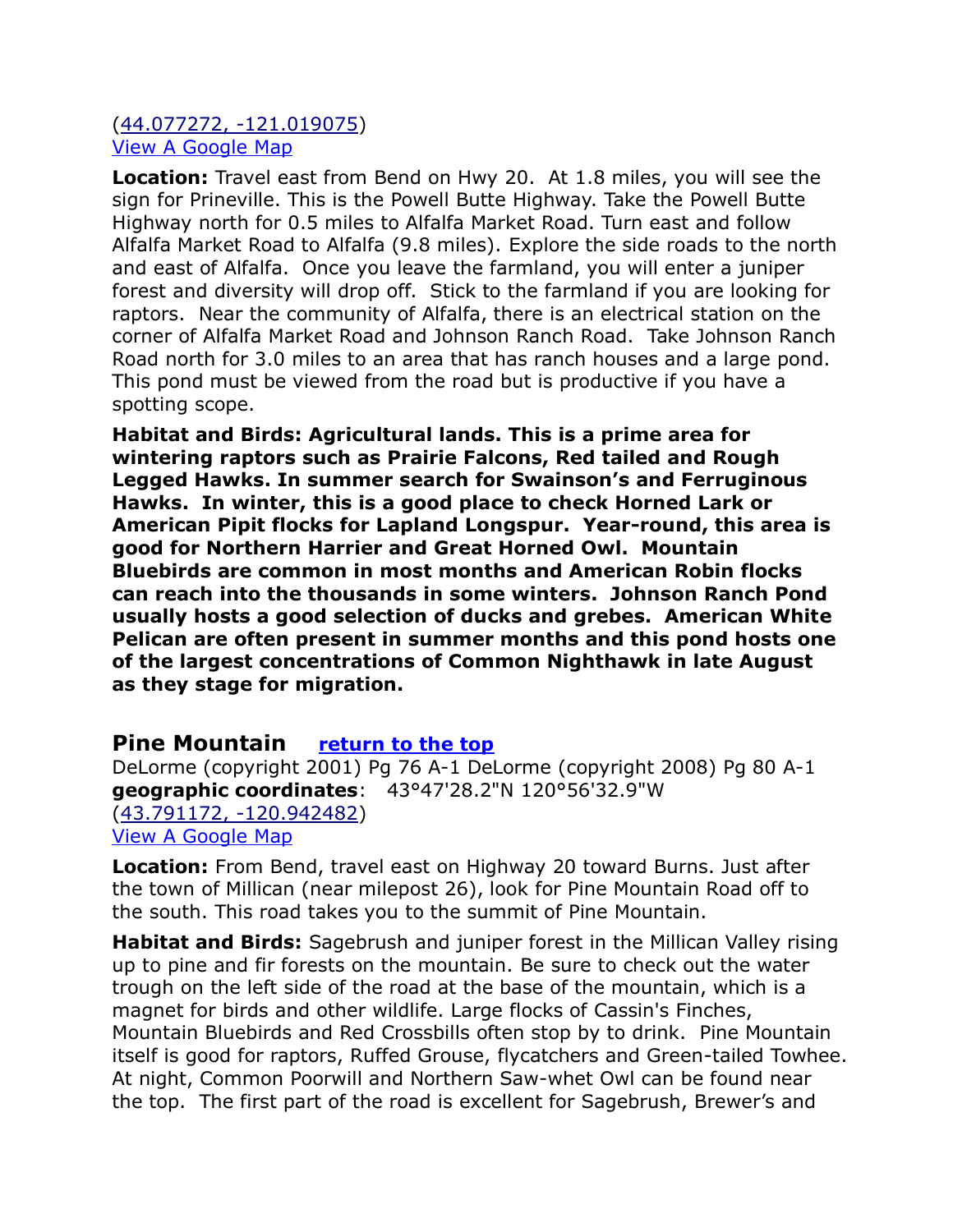Vesper Sparrow as well as Sage Thrasher and Loggerhead Shrike. In good years, Ferruginous Hawks nest here.

### <span id="page-21-0"></span>**Pumice Springs [return to the top](#page-0-0)**

DeLorme (copyright 2001) Pg 76 A-1 DeLorme (copyright 2008) Pg 80 B-1 **geographic coordinates**: 43°43'08.4"N 120°51'36.0"W [\(43.718996, -120.860001\)](https://www.google.com/maps/place/43°43) [View A Google Map](http://maps.google.com/maps/ms?hl=en&ie=UTF8&msa=0&ll=43.909766,-120.737&spn=0.900306,2.471924&z=9&msid=108036481085398338899.000462fa2f6e03b16225e)

**Location:** Take Highway 20 East from Bend. At milepost 21.5, turn South on Forest Road 23/25. It is the second turn to the south after you cross the summit of Horse Ridge. There is a brown sign here that says "OHV TRAIL SYSTEMS" and a green sign that says "China Hat Rd." Stay on FS 23/25, paved, for 5.9 miles. At this point FS 23 turns to gravel and branches away from the pavement (the paved road becomes FS 25). There is a sign here that says "Entering Opine Travel Management Area". This dirt road goes around the south side of Pine Mountain. Stay on FS 23 for approximately 12 miles to the BPA Sand Springs substation turnoff to the north (left). If you get to Sand Springs on FS 23, also a good desert birding spot, you have gone a little over a mile too far. Turn on the substation road and go 100 feet or so and park next to a pumice road that goes to the North (look for a metal gate). Pumice Springs is only a short walk. Do not drive out on the pumice road as FS is trying to encourage re-growth of desert plants. As a recognition point, the large substation is immediately east of Pumice Springs and easily seen from FS road 23. There are two ponds that can be spotted by looking for the fencing around each. *Walk to first (smaller) pond to view wildlife noting if there are ungulates or other animals that may be disturbed. Please leave the area if they are using it or limit time if they are in the area waiting to drink. If you scare them off at the larger pond, return to the smaller pond. They will usually return to drink once you leave the larger pond area.*

**Habitat and Birds:** Pumice flats and sage along with 2 ponds. Birds that have been seen here in the past include Cooper's Hawk, Clark's Nutcracker, Tree Swallow, both Western and Mountain Bluebirds, Varied Thrush (migration), Black-throated Gray Warbler, Chipping Sparrow, Savannah Sparrow, and Cassin's Finch. This is an under-visited location and could be productive during migration.

# <span id="page-21-1"></span>**Brothers Rest Stop [return to the top](#page-0-0)**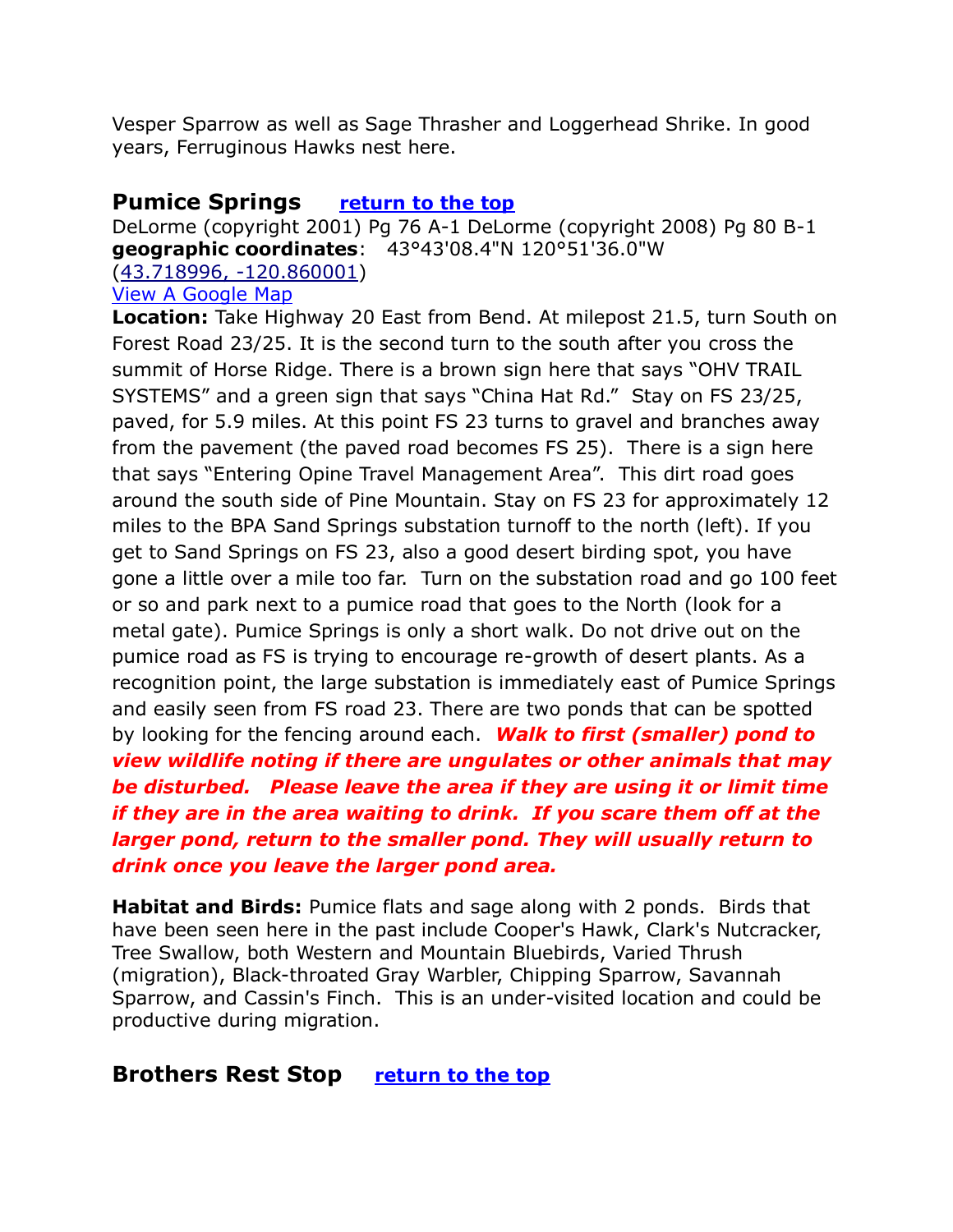DeLorme (copyright 2001) Pg 76 A-2 DeLorme (copyright 2008) Pg 80 A-3 **geographic coordinates**: 43°48'47.2"N 120°35'57.6"W

[\(43.813110, -120.599331\)](https://www.google.com/maps/place/43°48)

[View A Google Map](http://maps.google.com/maps/ms?hl=en&ie=UTF8&msa=0&ll=43.909766,-120.737&spn=0.900306,2.471924&z=9&msid=108036481085398338899.000462fa2f6e03b16225e)

[eBird Hotspot Checklists for Brothers Rest Area](http://ebird.org/ebird/hotspot/L1136539)

**Location:** Brothers Rest stop is 38.6 miles east of Bend on Hwy 20. Check the town of Brothers. There are some trees that can produce migrants. The rest stop is a little east of Brothers. For a quick side trip, travel north on Camp Creek Road (right next to the rest stop) for 1.0 miles to a pond in the desert. In spring and sometimes fall, this site can produce some good stuff. It dries up in most summers.

**Habitat and Birds:** Agricultural lands. This is a prime area for wintering raptors such as Prairie Falcons, Red tailed and Rough Legged Hawks. In summer search for Swainson's and Ferruginous Hawks. Sage Thrashers and Sagebrush Sparrows are common here as are Mountain Bluebirds. The rest stop has produced some surprising migrants so check the area during the migration season. Exceptional species that have been seen here include Eastern Kingbird, Mourning Warbler, Palm Warbler and Common Grackle.

#### <span id="page-22-0"></span>**Hampton Station [return to the top](#page-0-0)**

DeLorme (copyright 2001) Pg 76 B-4 DeLorme (copyright 2008) Pg 80 B-5 **geographic coordinates**: 43°40'25.8"N 120°14'11.9"W [\(43.673837, -120.236642\)](https://www.google.com/maps/place/43°40) [View A Google Map](http://maps.google.com/maps/ms?hl=en&ie=UTF8&msa=0&ll=43.909766,-120.737&spn=0.900306,2.471924&z=9&msid=108036481085398338899.000462fa2f6e03b16225e)

**Location:** Hampton is 59.3 miles east of Bend on Hwy 20. The agricultural fields west and east of Hampton are the main draw here. Starting about 7 miles west of Hampton, these fields are raptor magnets. It's worth the drive from Bend to see this amazing raptor gathering. Side trips on Harmon Road (7.2 miles east of Hampton [43.728572, -120.358141\)](https://www.google.com/maps/place/43°43), Lizard Creek Road (4.9 miles east of Hampton [43.712015, -120.317907\)](https://www.google.com/maps/place/43°42) and Schrader Road (0.5 miles west of Hampton [43.669748, -120.230759\)](https://www.google.com/maps/place/43°40)

**Habitat and Birds:** Agricultural lands. This is a prime area for wintering raptors such as Prairie Falcons, Red tailed and Rough Legged Hawks. In summer search for Swainson's and Ferruginous Hawks.If you happen to be in this area during the fall or spring migration, check the trees around the station. Some unusual migrants have been seen here (Chestnut-sided Warbler, Clay-colored Sparrow, Northern Mockingbird). Long-billed Curlew and Short-eared Owl have been observed in this area as well.

# <span id="page-22-1"></span>**SOUTH OF BEND**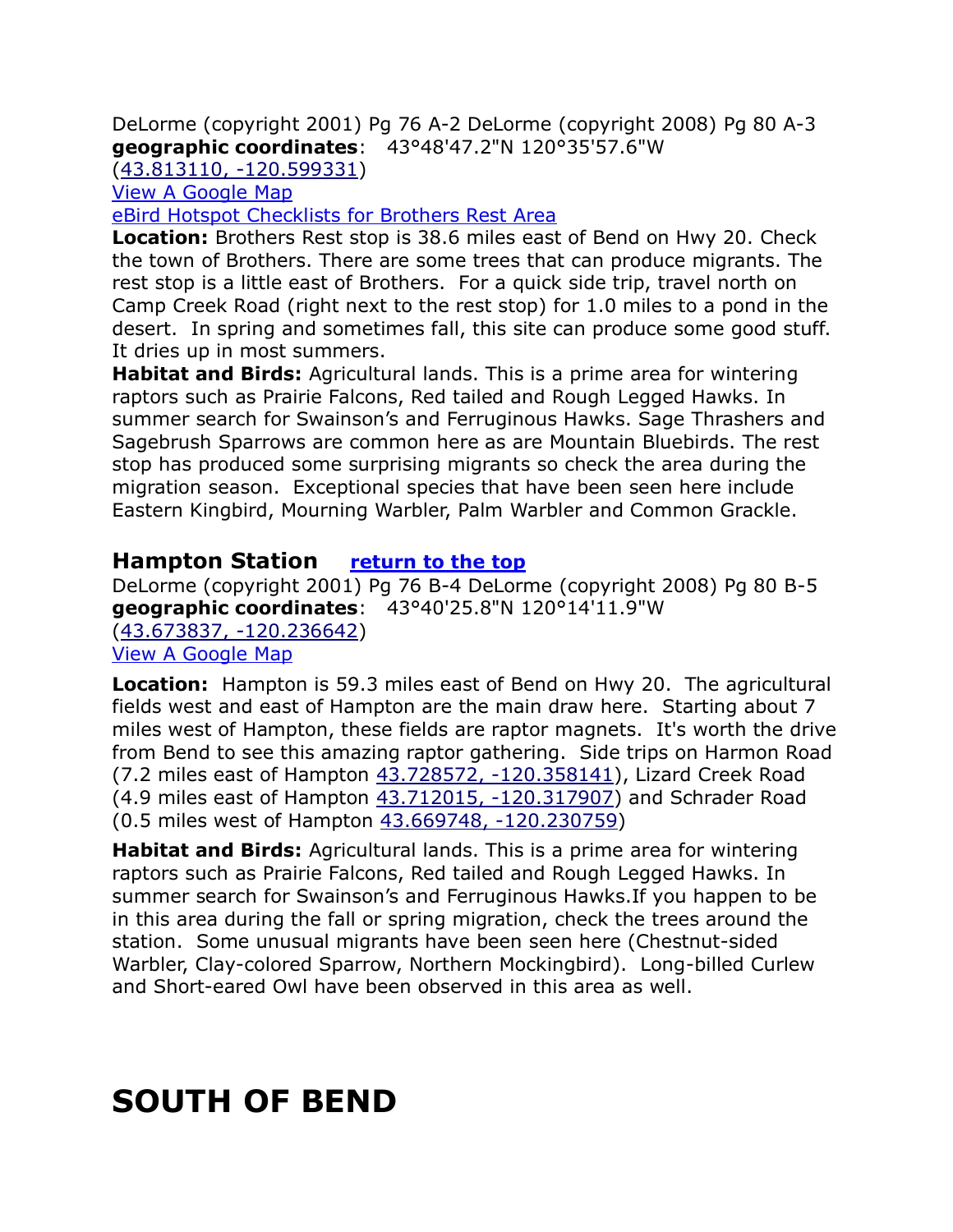# <span id="page-23-0"></span>**Virginia Meissner Snow Park [return to the top](#page-0-0)**

DeLorme (copyright 2001) Pg 45 A-4 DeLorme (copyright 2008) Pg 43 F-6 **geographic coordinates**: 43°59'04.8"N 121°31'37.1"W [\(43.98466, -121.52698\)](https://www.google.com/maps/place/43°59) [View A Google Map](http://maps.google.com/maps/ms?hl=en&ie=UTF8&msa=0&msid=108036481085398338899.000462fb0a41db5872b28&ll=43.826601,-121.617279&spn=0.901563,2.471924&z=9)

**Location:** From the Bend Parkway (Hwy 97) in Bend, take the Reed Market Road Exit 139. Go 1.4 miles on Reed Market to a roundabout and take Century Drive out of the roundabout. Travel 11.7 miles on Century Drive and look for the signs to Virginia Meissner Snow Park. For owls, enter the road and drive just past the parking area. Look for a road off to your left. Take that road and stop periodically to call for owls. You may have to travel over two miles to find them.

**Habitat and Birds:** High elevation forest. This is an excellent area for owls. In late May it is possible to hear Western Screech, Flammulated and Northern Saw-whet Owls. In the daytime, watch for Chestnut-backed Chickadee, Gray Jay, Clark's Nutcracker, a variety of woodpeckers and, occasionally, Pine Grosbeak.

# <span id="page-23-1"></span>**Cultus Lake [return to the top](#page-0-0)**

DeLorme (copyright 2001) Pg 44 B-2 DeLorme (copyright 2008) Pg 49 B-8 **geographic coordinates**: 43°49'42.6"N 121°50'17.5"W [\(43.828514, -121.838191\)](https://www.google.com/maps/place/43°49)

#### [View A Google Map](http://maps.google.com/maps/ms?hl=en&ie=UTF8&msa=0&msid=108036481085398338899.000462fb0a41db5872b28&ll=43.826601,-121.617279&spn=0.901563,2.471924&z=9)

**Location:** Travel south from Bend on US 97 for approximately 14 miles. Turn right (west) on South Century Drive toward Sunriver. Follow this main road as it curves through Sunriver and becomes Spring River Road, then Forest Service Road 40. After about 20 miles, FS 40 intersects Cascade Lakes Highway/FS 46. Turn left onto FS 46 and drive 1.2 miles to FS 4635 on the right. Turn onto FS 4635 (toward Cultus Lake Resort/Cultus Lakes). You will pass the entrance road to Cultus Lake Resort after 1.7 miles on FS 4635. Continue straight past the resort (the road designation changes to FS 100). In another 0.1 mile, park in a pullout on the right (across from a dayuse picnic area and beach).

**Habitat and Birds:** This high lake is under-birded and will likely yield typical high mountain species. Look for Sooty Grouse, Ruffed Grouse, American Three-toed Woodpecker, Pileated Woodpecker, Gray Jay, Steller's Jay, Tree Swallow and Vaux's Swift. Barrow's Goldeneye may nest here occasionally.

# <span id="page-23-2"></span>**Hosmer Lake [return to the top](#page-0-0)**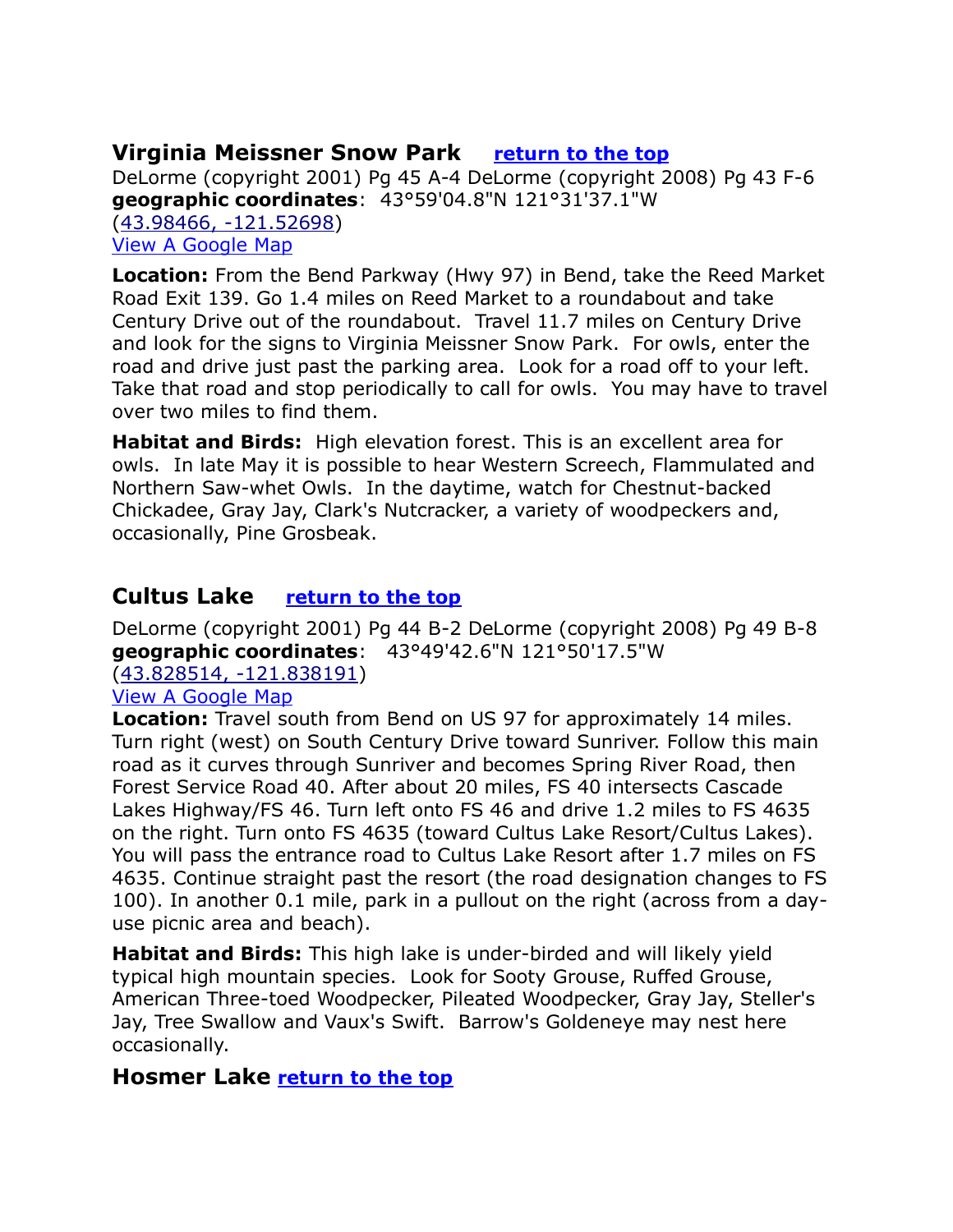DeLorme (copyright 2001) Pg 44 A-2 DeLorme (copyright 2008) Pg 42 F-4 **geographic coordinates**: 43°57'33.5"N 121°47'20.8"W [\(43.959310, -121.789097\)](https://www.google.com/maps/place/43°57) [View A Google Map](http://maps.google.com/maps/ms?hl=en&ie=UTF8&msa=0&msid=108036481085398338899.000462fb0a41db5872b28&ll=43.826601,-121.617279&spn=0.901563,2.471924&z=9)

**Location:** From the Bend Parkway (Hwy 97) in Bend, take the Reed Market Road Exit 139. Go 1.4 miles on Reed Market to a roundabout and take Century Drive out of the roundabout. Go 33 miles on Century Drive, past Elk Lake, and turn on Forest Road 4625. Turn left and go a little over a mile to Hosmer. This is an excellent lake to see by boat or canoe.

**Habitat and Birds:** Cattails and open lake with surrounding high elevation forest. Barrow's Goldeneye nest here. Sooty and Ruffed Grouse have been located in the area. Osprey and Bald Eagles hunt the lake. The cattails hold rails and American Bittern in the summer. Occasionally, Sandhill Cranes visit here and Spotted Sandpipers are regular nesters. Olive-sided Flycatchers are common and it is possible to see Gray Jay, Varied Thrush, Chestnut Backed Chickadee and woodpeckers such as American Three-Toed Woodpecker. Western Tanagers are common here warblers include Common Yellowthroat and Hermit. **Make sure you check the campground area for Three-toed Woodpecker. It's frequently found nesting here.**

#### <span id="page-24-0"></span>**Crane Prairie Reservoir [return to the top](#page-0-0)**

DeLorme (copyright 2001) Pg 44 B-2 DeLorme (copyright 2008) Pg 49 C-8 **geographic coordinates**: 43 48' 126" N, 121 47' 48" W

(43.79786, -121.78996)

[View A Google Map](http://maps.google.com/maps/ms?hl=en&ie=UTF8&msa=0&msid=108036481085398338899.000462fb0a41db5872b28&ll=43.826601,-121.617279&spn=0.901563,2.471924&z=9)

[eBird Hotspot Checklists for Crane Prairie Reservoir](http://ebird.org/ebird/hotspot/L1226009)

**Location:** From downtown Bend, take the Cascade Lakes Hwy 44 miles to the Jct. of Hwy 46 and F.S. Road 40. Cow Camp: There is a marked turnoff from F.S. Road 40 between the Cascade Lakes Hwy and the Deschutes River bridge onto F.S. Road 970. Along this (sometimes wash-boarded) road keep a lookout for Ruffed Grouse. At the T-junction, turn left and proceed until you cross over the creek (actually the Deschutes River). Find a place to park along the road.

A walk around the campground can produce Gray Jays, all 3 sapsuckers, nuthatches, Brown Creeper, both kinglets, and Mountain Chickadee. Search the creek from the bridge to the boat launch for American Dipper. There is a trail from the boat launch which follows the creek out to Crane Prairie. This trail can be inaccessible in early spring because of high water. During spring and early summer waterproof footwear is recommended. At all times be attentive to the potholes dug by the beavers on the first part of the trail.

The willows along the creek can contain warblers, flycatchers, and sparrows during migration. Highlights in this area have been Chestnut-backed Chickadee, Willow Flycatcher, and Black-crowned Night-heron. Near the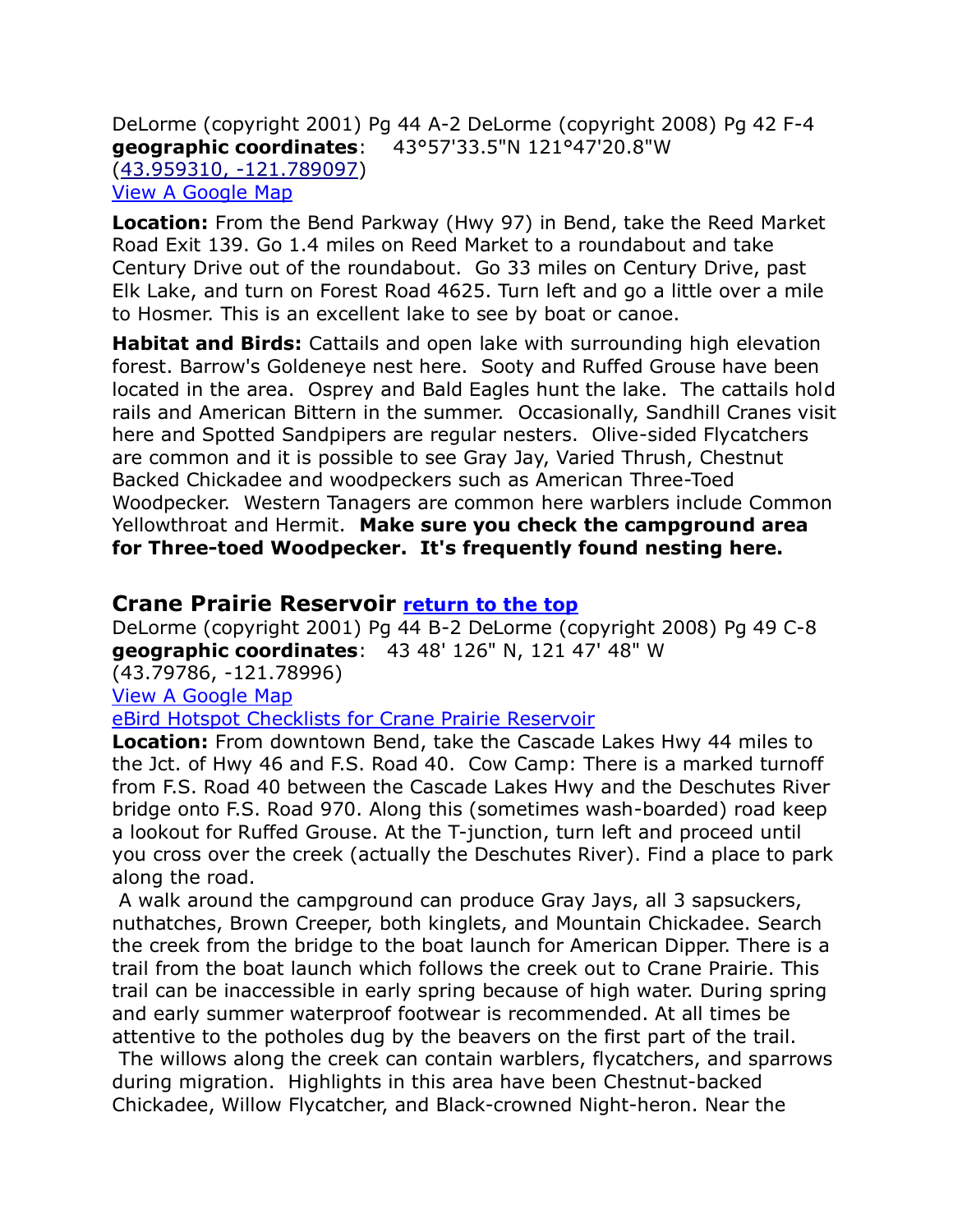mouth of the creek are sand banks which can be good for shorebirds in Aug./Sept. The first Harlequin Duck recorded in Deschutes County was seen in this area. Work your way out as far as the soggy ground permits, to scope the lake for ducks, gulls, terns and cormorants. During summer Sandhill Cranes can be heard and seen. Osprey nest along the creek and edges of the lake. Highlights have been Laughing Gull, Franklin's Gull, and Redshouldered Hawk.

Crane Prairie Lodge: On F.S. Road 4270, between F.S.Roads 40 & 42, turn into the entrance to the lodge (well signed). In the Fall, when the lodge is closed, park by the gate and walk in. Look in the trees around the lodge to find kinglets, nuthatches, Brown Creepers, and Mountain Chickadees. From the lawn of the lodge scope the lake for ducks, gulls, terns, grebes, eagles, and loons (in fall). Occasionally, Sandhill Cranes can be seen across the lake from the lodge. Highlights here have been Long-tailed Duck and Redbreasted Merganser.

**Habitat and Birds:** Lake and high elevation forest. Cow Camp is an excellent access point where you can view the lake for ducks, shorebirds and Osprey. The wet grasslands hold breeding Sandhill Cranes. The surrounding forest has Winter Wrens, Gray Jays and Ruffed Grouse.

### <span id="page-25-0"></span>**Wickiup Reservoir [return to the top](#page-0-0)**

DeLorme (copyright 2001) Pg 44 C-3 DeLorme (copyright 2008) Pg 49 D-9 **geographic coordinates**: 43 42' 06" N, 121 45' 21" W (43.6927, -121.73778) Sheep Bridge Boat Ramp - 43.7327164,-121.7859471 North Twin Lakes - 43.731439, -121.763903 South Twin Lakes and Twin Lakes Resort - [43.714717, -121.770863](https://www.google.com/maps/place/43°42) Wickiup Campground - [43.669601, -121.771067](https://www.google.com/maps/place/43°40) Gull Point Boat Ramp - [43.703081, -121.763310](https://www.google.com/maps/place/43°42) North Boat Ramp - [43.704276, -121.752800](https://www.google.com/maps/place/43°42) Northwest of the Main Dam - [43.700102, -121.708413](https://www.google.com/maps/place/43°42) Wickiup Main Dam - [43.684628, -121.690535](https://www.google.com/maps/place/43°41) Wickiup Butte Boat Ramp - [43.677599, -121.689139](https://www.google.com/maps/place/43°40) Wickiup East Dam - [43.663318, -121.673834](https://www.google.com/maps/place/43°39) Wickiup South Shore - [43.638876, -121.706297](https://www.google.com/maps/place/43°38)

[View A Google Map of the Birding Sites on Wickiup Reservoir](https://drive.google.com/open?id=1SmNxSSlrx2AtKinYE-dsVhv3I7U&usp=sharing)

[eBird Hotspot Checklist for Sheep Bridge Boat Ramp](file:///C:/Users/cgate/OneDrive/Documents/Bird%20Stuff/Wiki%20Page/Wiki2/Bird%20Finding%20Guide%20Draft%201/Paste%20Upgrade/eBird%20Hotspot%20Checklist%20for%20Sheep%20Bridge%20Boat%20Ramp)  [eBird Hotspot Checklist for South Twin Lakes](http://ebird.org/ebird/hotspot/L3611890) [eBird Hotspot Checklists for Wickiup Reservoir](http://ebird.org/ebird/hotspot/L159616) [eBird Hotspot Checklist for Wickiup Campground](http://ebird.org/ebird/hotspot/L2131639) [eBird Hotspot Checklist for North Boat Ramp](http://ebird.org/ebird/hotspot/L2131647)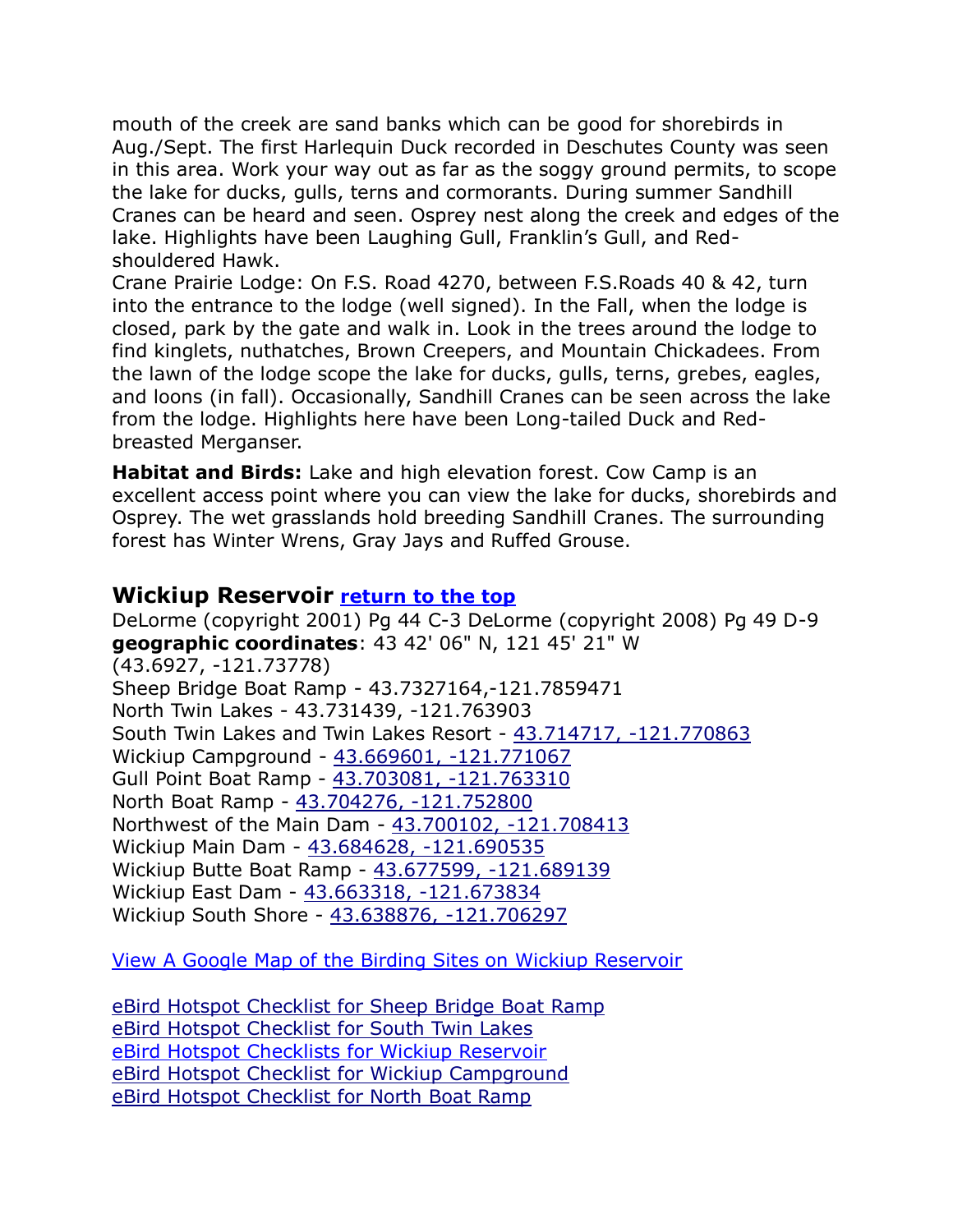[eBird Hotspot Checklist for Main Dam](http://ebird.org/ebird/hotspot/L2127192) [eBird Hotspot Checklist for Wickiup Butte Boat Ramp](http://ebird.org/ebird/hotspot/L2131593)

**Location:** From La Pine (south of Bend), turn west on Forest Road 42. Just north of the reservoir, turn to the left to Twin Lakes. Check the North Twin Lake. Opposite this turn off, to the west, is an access road that leads to an arm of the reservoir (Sheep Bridge) that is a good area for shore birds and Bald Eagles. Opposite the turn off for South Twin Lake is another access point for the reservoir. Continuing on, there is a turn off to a boat ramp on the right (Gull point). A road continues all around the reservoir with sidetracks giving views of the water. Consult your map or view the Google Map below for all the good birding sites.

**Habitat and Birds:** This is a very large area of open water, open bare ground, marsh and high elevation forest. Common Loons, grebes, gulls and ducks are present in good numbers during the migration. If mud is exposed, look for shorebirds. A wide variety of songbirds are present in the surrounding forests. The open bare ground around the reservoir holds large flocks of American Pipits and Mountain Bluebirds in the fall and supports many American Kestrels hunting grasshoppers in July. This is an excellent area and one that has hosted many rare and exciting birds.

# <span id="page-26-0"></span>**Broken Top/Todd Lake [return to the top](#page-0-0)**

DeLorme (copyright 2001) Pg 50 D-33 Creeks Lake DeLorme (copyright 2008) Pg 42 E-4 **geographic coordinates**: 44 06' 02" N, 121 37' 26" W [\(44.023341, -121.682156\)](https://www.google.com/maps/place/44°01)

#### [View A Google Map](http://maps.google.com/maps/ms?hl=en&ie=UTF8&msa=0&msid=108036481085398338899.000462fb0a41db5872b28&ll=43.826601,-121.617279&spn=0.901563,2.471924&z=9) [Trail Map Here](http://www.fs.usda.gov/wps/PA_WIDConsumption/wid/EnlargeImage.jsp?param5=null¶m1=PA_WIDConsumption¶m2=STELPRDB5393945¶m3=Dogs%20need%20to%20be%20on-leash%20on%20trails%20in%20the%20Three%20Sisters%20Wilderness%20(Green%20Lakes,%20Moraine%20Lake)

**Location:** Take the Todd Lake turn off from the Cascade Lakes Highway. Go about 4 miles down FS 370 past the trailhead. The entire road is excellent and continues to Three Creeks Lake. A high clearance vehicle is required and 4-Wheel drive if the entire road is attempted. This is a summer birding area only. You may return to the trailhead and hike to Brokentop but this steep trail is not for the faint of heart and should be researched before attemping. Check [here](http://www.summitpost.org/broken-top/150574) for details.

**Habitat and Birds:** High elevation forest. Boreal Owls are heard here mostly in October before the area is closed by snow. The 370 Rd is good for Black-backed Woodpeckers feeding on the lodge pole pines. There is an access road to the Broken Top trail head and a possibility for Gray-crowned Rosy-Finch.

# <span id="page-26-1"></span>**Mount Bachelor [return to the top](#page-0-0)**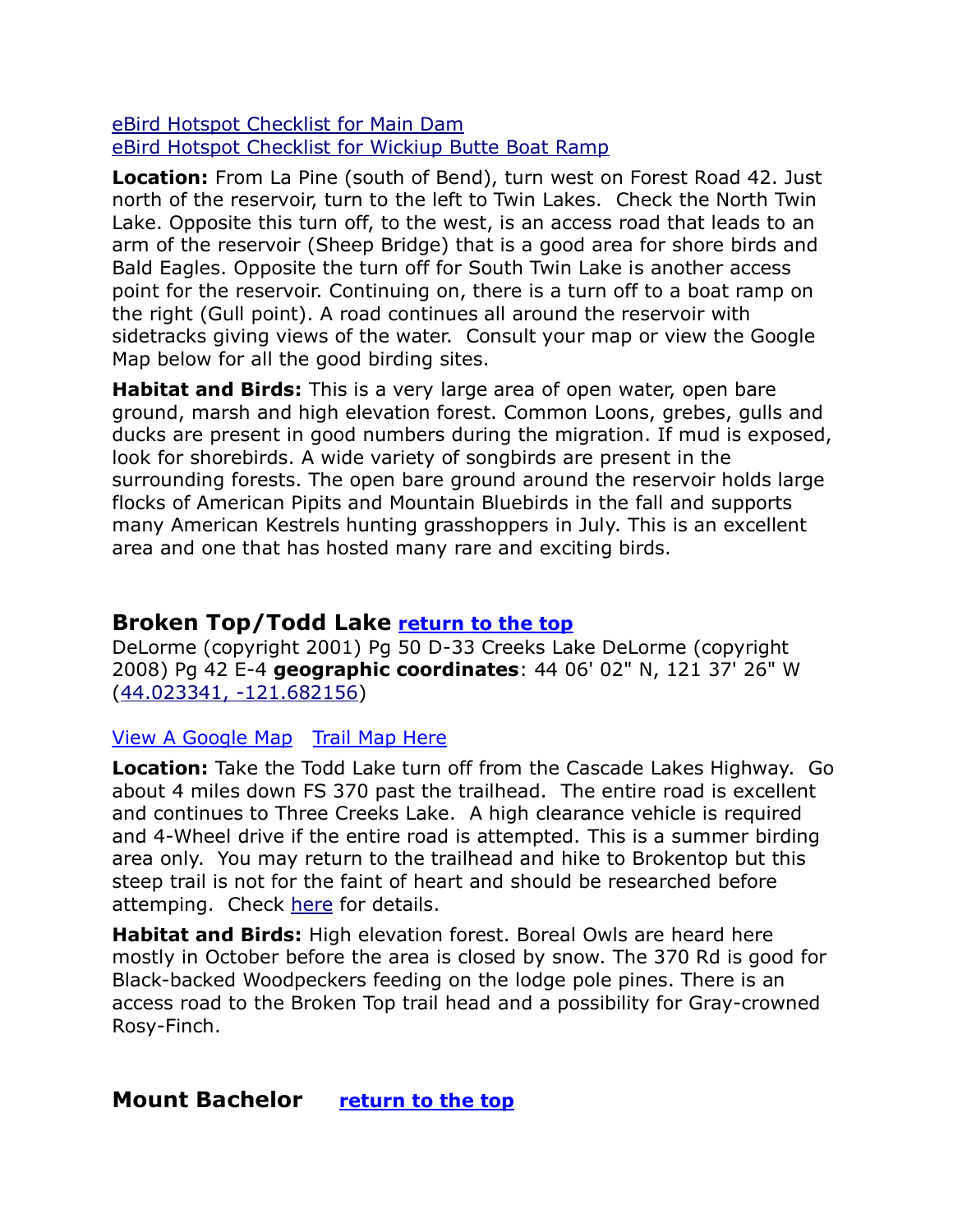DeLorme (Copyright 2001) Pg 44 A-3 DeLorme (copyright 2008) Pg 42 F-4 **geographic coordinates**: 43°59'34.2"N 121°39'43.0"W [\(43.992825, -121.661948\)](https://www.google.com/maps/place/43°59)

**Location:** From the Bend Parkway (Hwy 97) in Bend, take the Reed Market Road Exit 139. Go 1.4 miles west on Reed Market to a roundabout and take Century Drive out of the roundabout. Travel 19 miles and follow the signs to Mt Bachelor. [Mt.](https://www.mtbachelor.com/)  [Bachelor Website](https://www.mtbachelor.com/) **View A** [Google Map](http://maps.google.com/maps/ms?hl=en&ie=UTF8&msa=0&msid=108036481085398338899.000462fb0a41db5872b28&ll=43.826601,-121.617279&spn=0.901563,2.471924&z=9)

**Habitat and Birds:** This mountain ski resort keeps the roads open and free of snow year round. Access to the high mountains may produce wintering mountain species like Gray Jay, Red Crossbill (White-winged is possible but not likely), Mountain Chickadee, Red-breasted Nuthatch, and Steller's Jay.

# <span id="page-27-0"></span>**Lava Lands Visitor Center [return to the top](#page-0-0)**

DeLorme (copyright 2001) Pg 45 A-6 DeLorme (copyright 2008) Pg 50 A-3 **geographic coordinates**: 43°54'33.8"N 121°21'23.8"W [\(43.909399, -121.356623\)](https://www.google.com/maps/place/43°54) [View A Google Map](https://www.google.com/maps/d/edit?mid=zVl1oTDALjf4.k5P_3E3BHNCg)  **Location:** Eight Miles south of Bend off Highway 97 [Lava Lands Visitor Center Website](http://www.fs.fed.us/r6/centraloregon/newberrynvm/lavalands.shtml) 

**Habitat and Birds:** The bird bath behind the visitor center (off the patio) is a great place to get close up views of Red Crossbill, Clark's Nutcracker, Pygmy Nuthatch, Mountain Chickadee and sparrows. Two trails behind the visitor center are also worth a hike - look for Green-tailed Towhees on the Whispering Pines Trail, and nesting Rock Wrens on the Molten Lands Trail. Four miles down the road is Benham Falls Picnic area which is a great place for riparian species and spring migrants.

# <span id="page-27-1"></span>**Paulina Peak - Newberry Crater [return to the top](#page-0-0)**

DeLorme (copyright 2001) Pg 45 C-7 DeLorme (copyright 2008) Pg 50 D-4 **geographic coordinates**: 43°42'21.0"N 121°14'40.6"W [\(43.705826, -121.244605\)](https://www.google.com/maps/place/43°42) [View A Google Map](https://www.google.com/maps/d/edit?mid=zVl1oTDALjf4.kAIQrI-oGn5A)

**Location:** From Bend, drive south on Hwy 97 for 20 miles. Look for the signs to Newberry Crater National Monument. Turn east on NFD 21. Travel east on NFD Road 21 for 13.0 miles to a spur road off to your right. This road is signed and will take you to the top of Paulina Peak and an amazing view of Central Oregon (only open in the summer). Return to NFD Road 21 and head east to access the Obsidian Flow (recommended) and East Lake. [Paulina Peak-Newberry Crater Website,](http://www.summitpost.org/mountain/rock/150880/paulina-peak-newberry-crater.html) [Newberry Crater History](https://en.wikipedia.org/wiki/Newberry_Volcano)